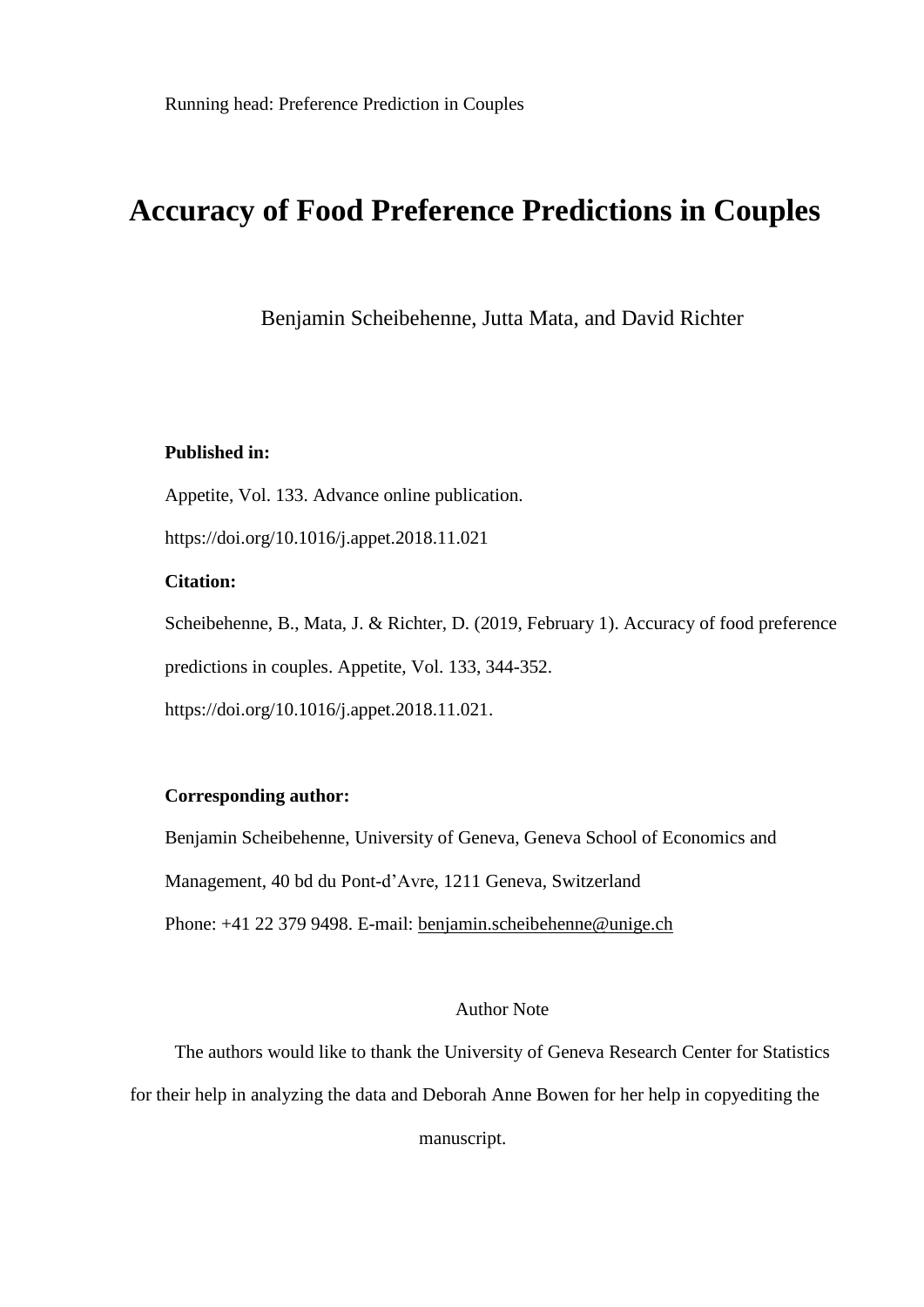#### **Abstract**

The goal of this study was to identify and empirically test variables that indicate how well partners in relationships know each other's food preferences. Participants ( $n = 2.854$ ) lived in the same household and were part of a large, nationally representative panel study in Germany. Each partner independently predicted the other's preferences for several common food items. Results show that predictive accuracy was higher for likes and for extreme and stereotypical preferences as compared to dislikes and for moderate and idiosyncratic preferences. Accuracy was also higher for couples with a high similarity in preferences and with longer relationship duration but was independent of participants' age after controlling for relationship duration. The data also show that relationship duration was accompanied by higher similarity in couples' food preferences. There was a small positive correlation between partner knowledge and both partner similarity and satisfaction with family life, but no correlation between partner knowledge and general life satisfaction. The results reconcile both valence and base-rate accounts of preference prediction accuracy.

Keywords: Socio-Economic Panel (SOEP), prediction accuracy, food preferences, romantic couples, perspective-taking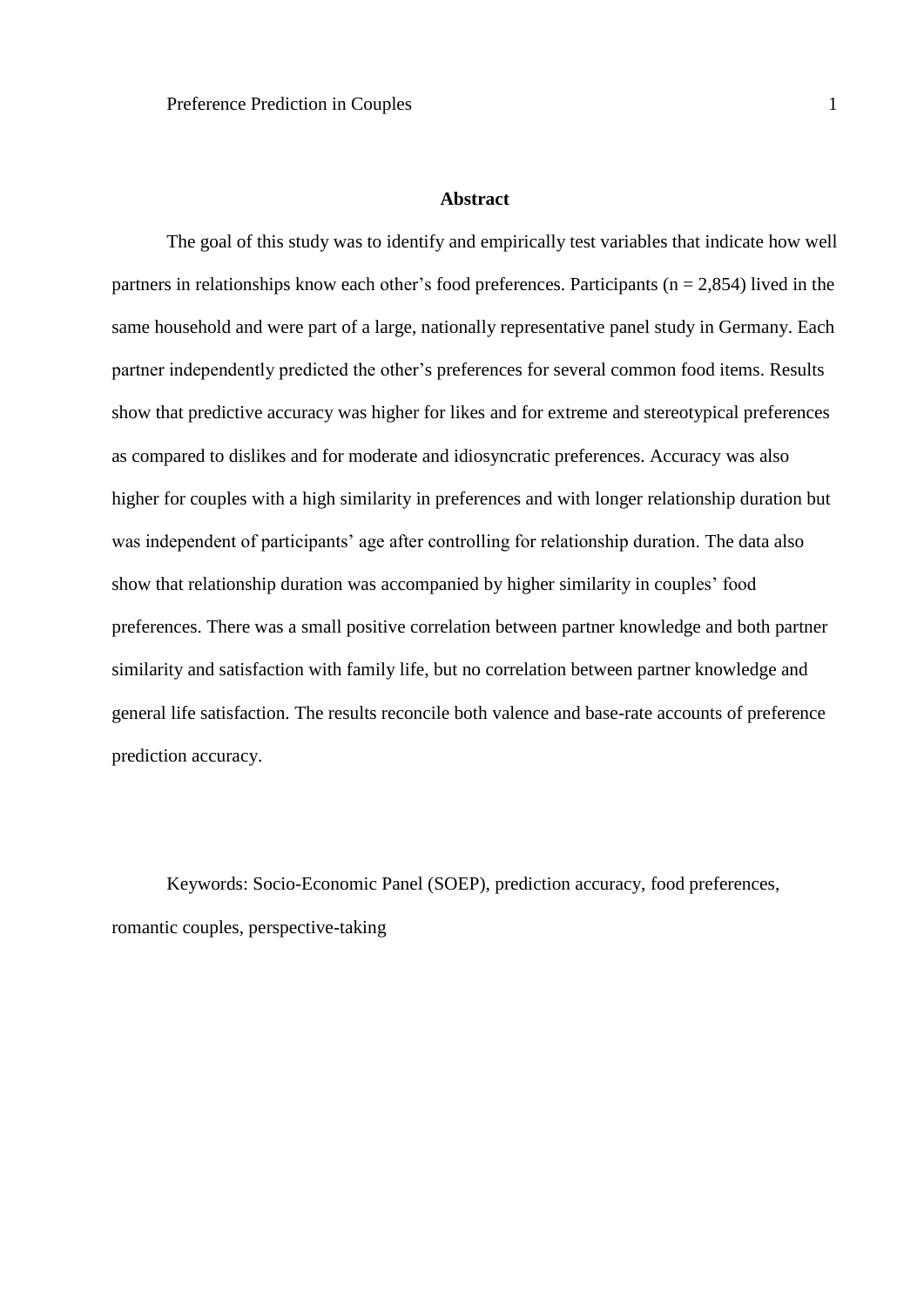Food is a central part of human life and human relationships (Drewnowski & Hann, 1999). Every day, people are required to make predictions about other people's food preferences, for instance, when deciding what foods to purchase and prepare for family members (e.g. Roos, Lehto, & Ray, 2012; Russell, Worsley, & Liem, 2015). Eating together is also an important part of long-term relationships that can be a source of both enjoyment and conflict (Bove, Sobal, & Rauschenbach, 2003). Sharing meals provides an opportunity to communicate with family members and to observe their food preferences (Hartmann, Dohle, & Siegrist, 2014). Knowing and accurately predicting which foods one's partner likes and dislikes, and feeling that one's own likes and dislikes are understood have been shown to increase subjective well-being (Decuyper, De Bolle & De Fruyt, 2012; Finkenauer & Righetti, 2011; Thomas & Fletcher, 2003; Thomas, Fletcher, & Lange, 1997). On a societal level, making better predictions in general can lower economic costs (e.g., Waldfogel, 1993) and can help in reducing food waste in particular, which has become an important issue in sustainability (Aschemann-Witzel, 2015; Parfitt, Barthel, & Macnaughton, 2010).

Even though predicting food preferences is a common activity in daily life, little is known about the factors that determine the accuracy of food preference prediction in couples. The few studies that address this issue rely on relatively small samples that make it difficult to generalize the results. To bridge this gap, the paper at hand uses a large, nationally representative sample of couples living in Germany to test measures that correlate with predictive accuracy for common foods. As outlined in more detail below, we focus on key concepts and measures that have been identified and discussed in the literature, including valence, strength, and idiosyncrasy of preferences as well as couples' age and relationship duration. The data also make it possible to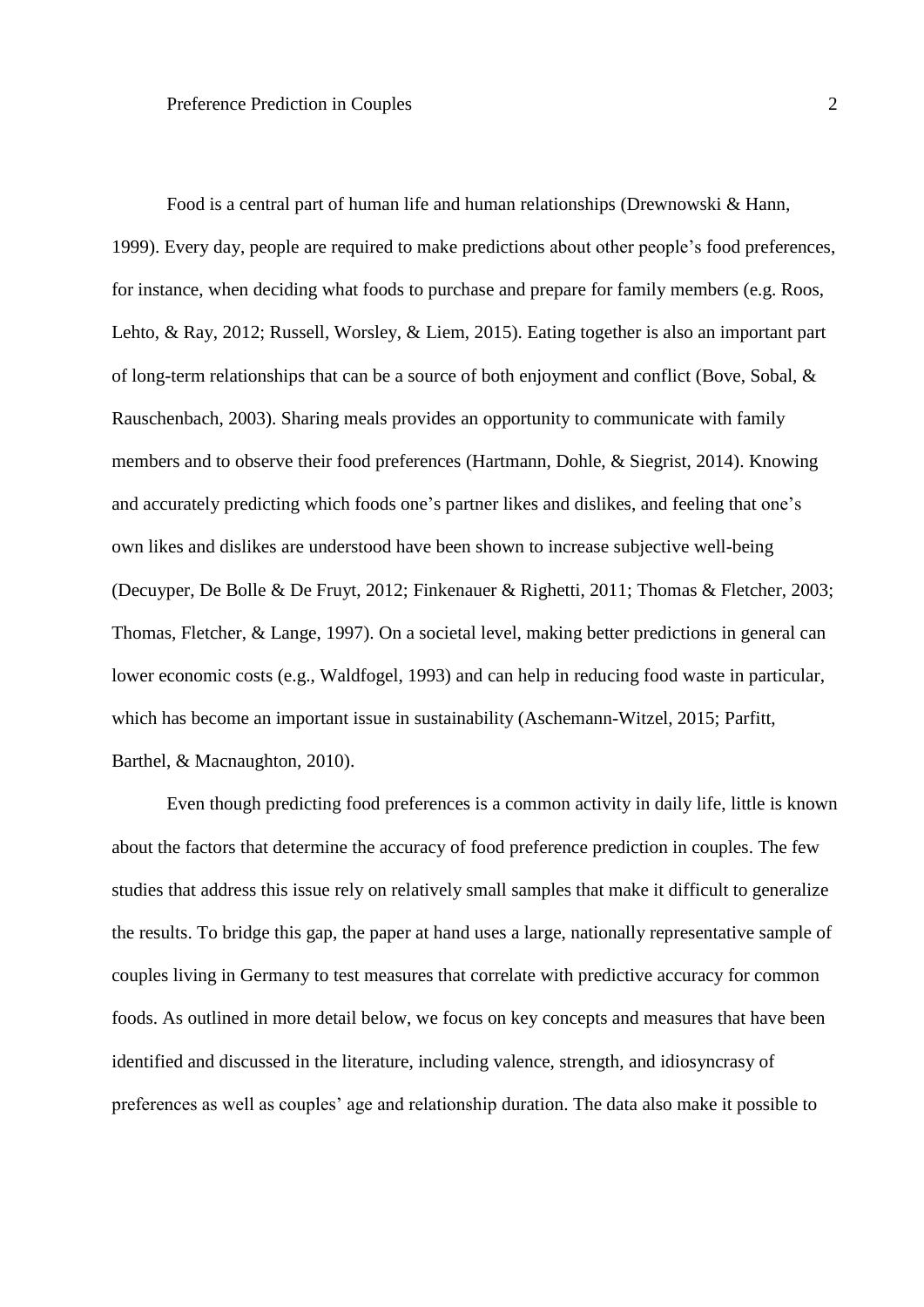analyze similarities in food preferences between partners and possible correlations of accurate partner knowledge in the food domain and relationship satisfaction as well as satisfaction with family life.

## **Valence**

Past research indicates that prediction accuracy of personal choice by individuals depends on valence, that is, whether a predicted "target" likes or dislikes an item. For example, Gershoff, Mukherjee, and Mukhopadhyay (2003, 2007) suggest that other people's likes are easier to predict than their dislikes because they are often less ambiguous and hence more reliable. In a similar vein, a study on predicting school lunch choices found that parents were better at predicting their children's likes than dislikes (Mata, Scheibehenne & Todd, 2008).

Other research suggests the opposite, namely that dislikes are easier to predict than likes because negative information is often regarded as more important and diagnostic (Ahluwalia, 2002; Herr, Kardes, & Kim, 1991). Other researchers have argued that negative information increases attention and is easier to remember (Baumeister, Bratslavsky, Finkenauer, & Vohs, 2001; Ito, Larsen, Smith, & Cacioppo, 1998; Pratto & John, 1991; Taylor, 1991). A study by Liem, Zandstra, and Thomas (2010) found that parents who predicted the ice cream preferences of their 3 to 10-year-old children were more accurate at predicting dislikes than likes, presumably because children communicated dislikes more consistently. Research on the evolutionary origins of food preferences has shown that strong dislikes and feelings of disgust are distinct and quite stable over time (e.g., Olatunji et al. 2012; Rozin, Haidt, & McCauley, 1993; Rozin et al. 1999), which presumably makes them easier to predict.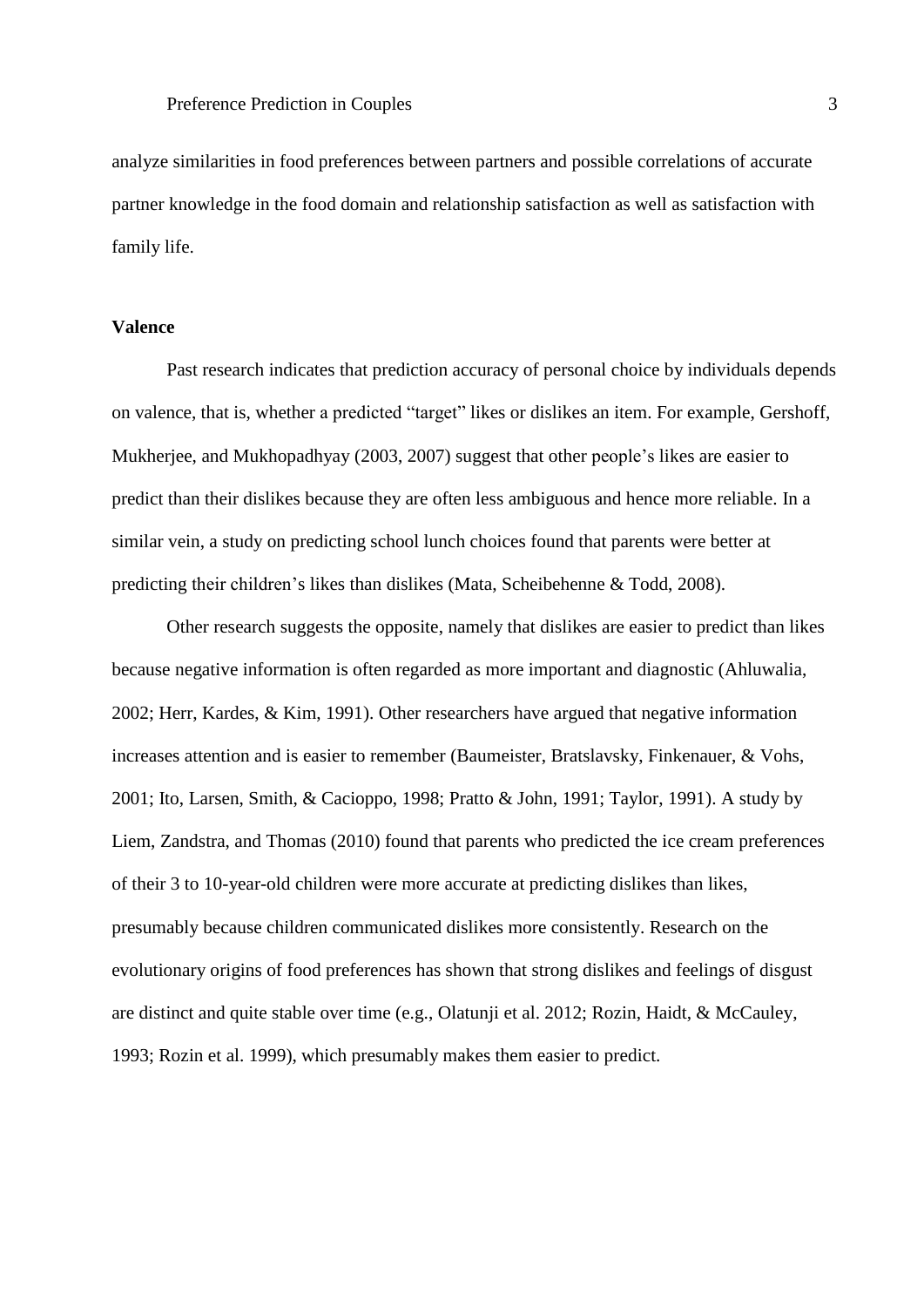## **Stereotypical Preferences**

Recent findings by Pollmann and Scheibehenne (2015) indicate that preference prediction accuracy depends critically on the distribution of preferences within the population rather than on valence per se. Across different domains such as food or movie preferences, they found support for the base rate hypothesis, stating that common, stereotypical preferences that are shared by many people are easier to predict than unique, idiosyncratic preferences.

Presumably, knowing that many people like or dislike an item, sometimes referred to as generic knowledge (Finkenauer & Righetti, 2011) or stereotype consensus (Gill & Swann, 2004), may provide valid information that can be utilized when making predictions on an individual level (Acitelli, Kenny, & Weiner, 2001; Kahneman & Tversky, 1973; Hoffrage, Lindsey, Hertwig, & Gigerenzer, 2000; West, 1996). To illustrate, predicting that a given child likes icecream and dislikes broccoli is probably a safe bet. Accordingly, in domains in which preferences are widely shared (e.g., popular foods), likes are better predicted than dislikes, whereas the reverse is true in domains in which preferences vary widely (e.g., avant garde films). These results dovetail with findings by Scheibehenne, Mata, and Todd (2011), who also found higher accuracy for stereotypical preferences shared by many people. While these results seem to contradict the valence-based account outlined above, the two explanations are not mutually exclusive because valence could be an important predictor of accuracy in preference predictions beyond the base rates.

Importantly, rigorously testing the base-rate hypothesis conjointly with the valence account requires that possible alternative explanations be ruled out. For example, in the previous analysis by Pollmann and Scheibehenne (2015), the proportion of people who liked or disliked an item (i.e., the base rates) varied across domains (foods, movies, etc.). Hence it could be that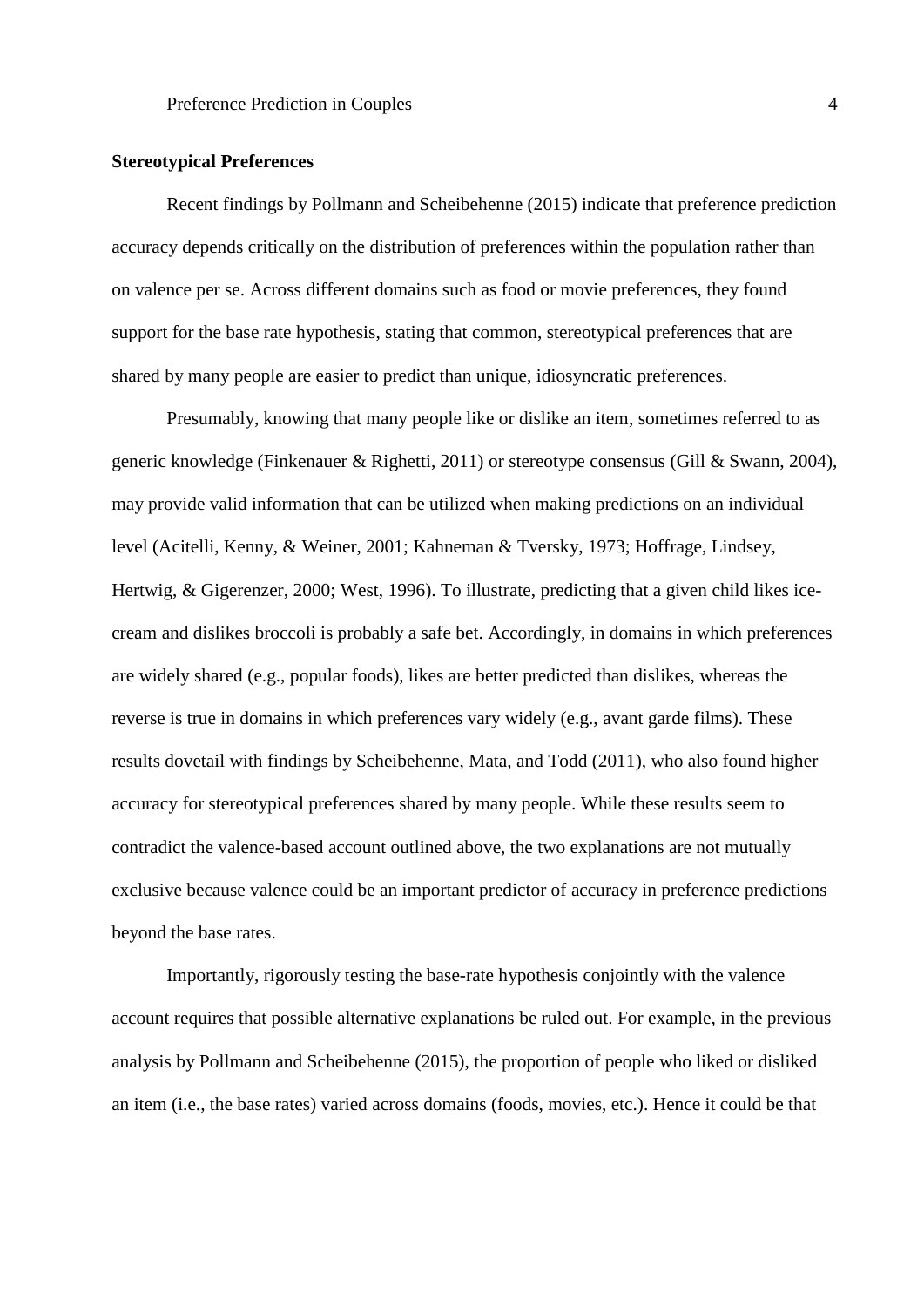the observed effects were due to differences between the respective domains or participants and not to the base rates per se. Ruling out these alternative explanations requires a within-subjects design in which both base rates and valences vary within the same prediction domain.

#### **Extreme Preferences**

Besides valence and base rates, past research also indicates that prediction accuracy depends on the extremeness of an observed preference, i.e., how strongly someone likes or dislikes an item. Although extreme likes and dislikes may often be idiosyncratic and hence have low base rates, not all extreme preferences are necessarily rare. An example of this is the strong general dislike for some ethnic foods such as Surströmming, a fermented herring sold in Sweden that has a pungent, rotten smell.

In their study, Scheibehenne, Mata, and Todd (2011) reported higher predictive accuracy for more extreme preferences. Similar to the arguments for the negative valence hypothesis above, a possible explanation for this is that individuals pay more attention to extremely positive and extremely negative opinions (Gershoff et al., 2003) and that extreme likes and dislikes are more reliable and are expressed more intensely than less extreme preferences (Wetzel, Lüdtke, Zettler, & Böhnke, 2016). Hence, to rigorously test the extremeness hypothesis against the baserate and the valence hypotheses requires data in which all three factors vary independently of one another.

#### **Similarity**

Past research found that predictive accuracy increases in couples who share similar preferences in the respective domain (Lerouge & Warlop, 2006). A positive correlation between preference similarity and accuracy may occur if partners use their own preferences to predict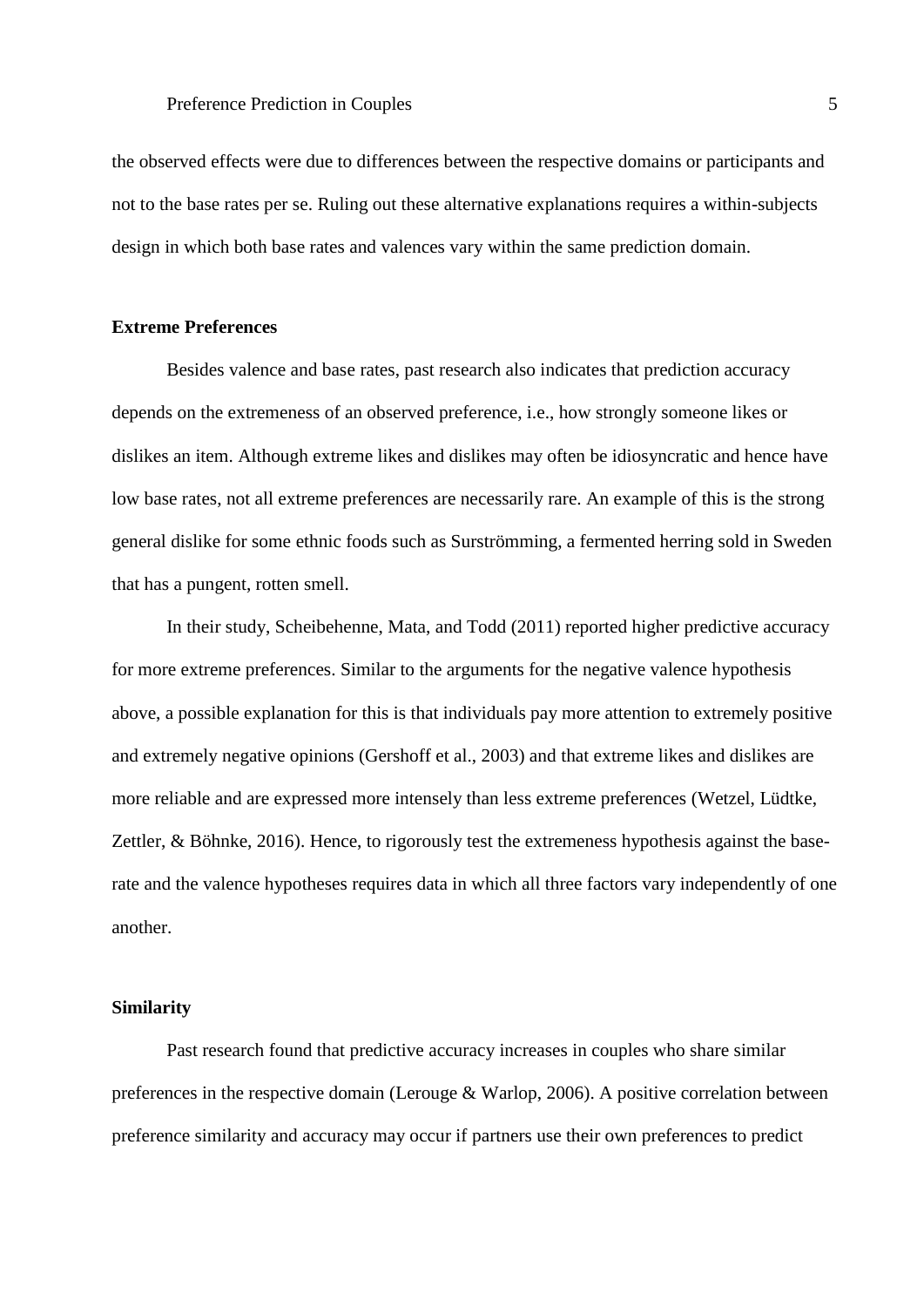those of others (e.g., Allport, 1924). Such an "egocentric anchoring" strategy (Naylor, Lamberton, & Norton 2011) may indeed yield accurate predictions (Davis, Hoch, & Ragsdale, 1986). Similarity is also a good predictor of attraction (Montoya, Horton, & Kirchner, 2008). Hence, people tend to associate with other people who are similar to them (i.e., homophily). In addition to this social selection, there is also evidence of social causation, showing that couples' food and taste preferences become more similar over time (Bove, Sobal, and Rauschenbach, 2003). Recently, Groyecka et al. (2018) found that the similarity in taste and olfactory preferences in couples increases with relationship duration. A possible convergence over time may have a positive influence on prediction accuracy in longer relationships (Thomas, Fletcher, & Lange, 1997). However, couples' similarity is presumably higher for items on which most people agree. Therefore, it is again important to distinguish similarity accounts from the baserate hypothesis outlined above. Such a distinction requires empirical data in which the similarity between partners can be disentangled from how stereotypical their preferences are.

## **Age and Relationship Duration**

While people are eating out with increasing frequency, in many countries including Germany, most meals are still eaten at home (Orfanos et al. 2009). As partners living in the same household often eat together (Kremmer, Anderson, & Marshall, 1998), longer relationships provide extended opportunities for learning and feedback. In turn, this can be expected to increase partner knowledge and facilitate predictive accuracy. Accordingly, some studies outside the food domain have found that mutual understanding is higher among couples in long-lasting relationships (e.g., Iafrate, Bertoni, Donato, & Finkenauer, 2012; West, 1996). However, a metaanalysis of 27 studies found no correlation between predictive accuracy and relationship duration (Fletcher & Kerr, 2010). Likewise, a more recent longitudinal study of newly married couples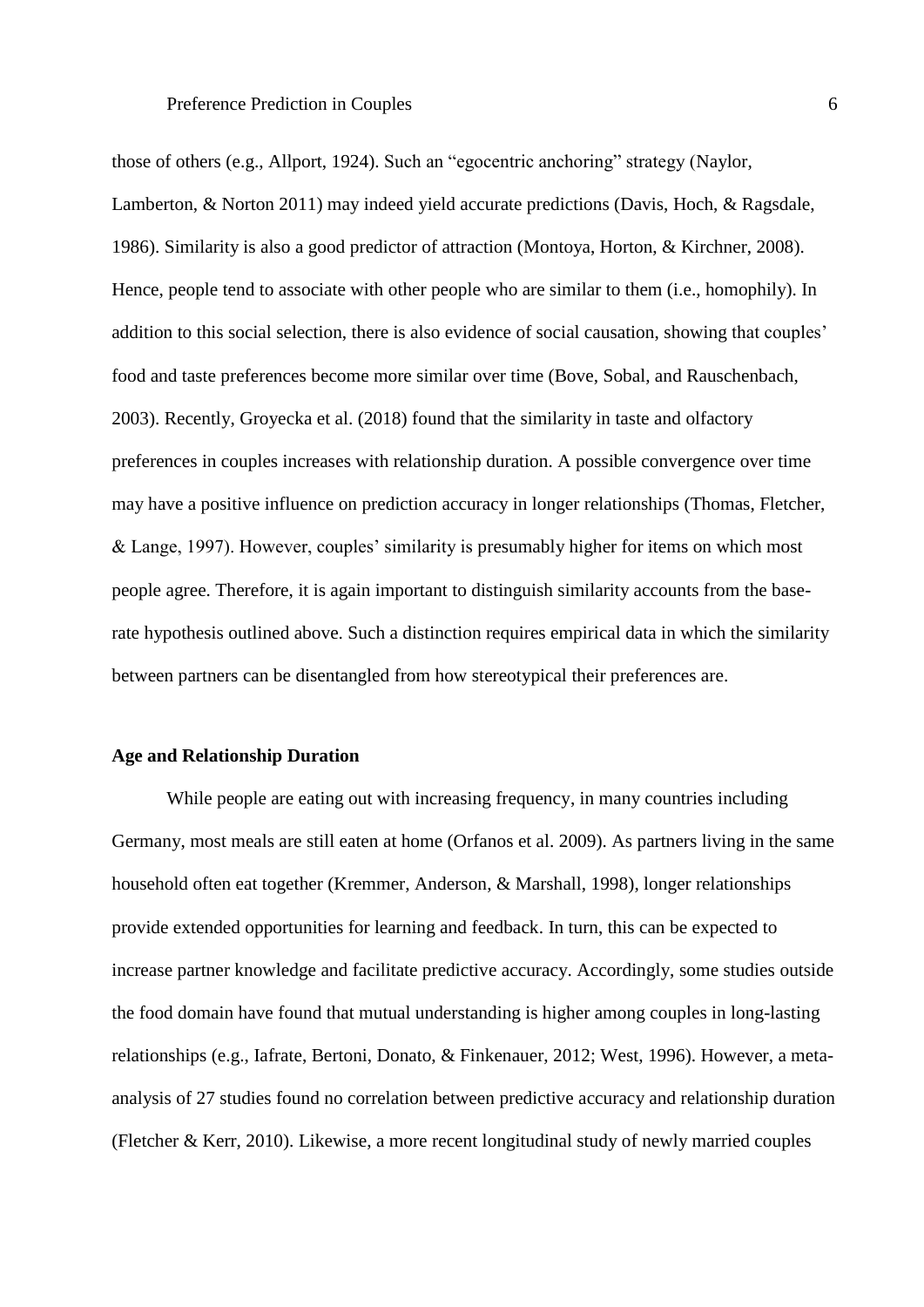found no increase in predictive accuracy over a period of four years (Finkenauer & Righetti, 2011). In the food domain, findings by Scheibehenne et al. (2011) even suggest that elderly couples are less accurate in predicting each other's preferences than younger couples. The authors note that the lower accuracy could be due to a cohort effect (Ellis, Holmes, & Wright, 2010) or could reflect a general decline in cognitive capacities including memory, attention, or perception with age (Healey & Hasher, 2009; Salthouse, 2011; see also Ramscar et al., 2014). Hence, even though age and relationship duration are usually correlated in the real world, the two factors make qualitatively different predictions. To disentangle these influences, we collected and statistically analyzed data that make it possible to estimate the effect of couples' relationship duration independently from age.

#### **Relationship Satisfaction and Well-Being**

For attitudes and personality traits, higher predictive accuracy and similarity is positively correlated with relationship quality and emotional well-being (Decuyper, De Bolle & De Fruyt, 2012; Dunn, Huntsinger, Lun, & Sinclair, 2008; Pollmann & Finkenauer, 2009; Reis, Lemay, & Finkenauer, 2017; Sillars & Scott, 1983). Past research further indicates that people tend to perceive close acquaintances as being similar to themselves (Alves, Koch, & Unkelbach, 2016; Montoya, Horton, & Kirchner, 2008; Weller and Watson, 2009), suggesting a positive correlation between perceived similarity and relationship quality (Furler, Gomez, & Grob, 2014; Letzring & Noftle, 2010; Luo & Snider, 2009). Relationship quality also seems to depend on the similarity in empathic accuracy when predicting thoughts and feelings between partners (e.g., Ickes, 1993; Simpson et al., 1995; Stinson & Ickes, 1992). In other words, similarity in prediction accuracy correlates with relationship satisfaction, irrespective of actual accuracy.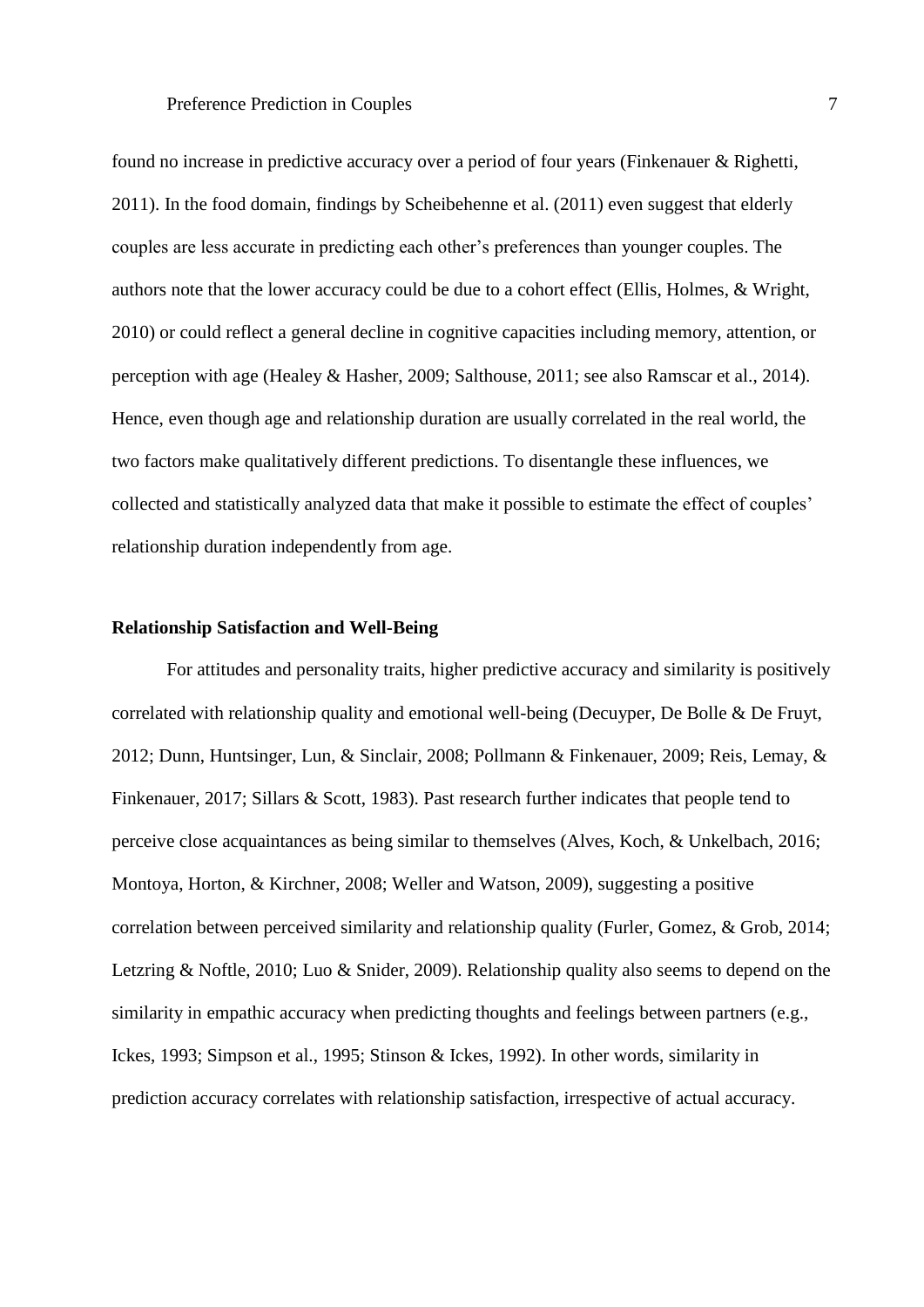The causal link between these variables is not always clear, however. Higher relationship quality could lead to better partner knowledge and higher (perceived) similarity, e.g., because couples spend more time together. On the other hand, partner knowledge and (perceived) similarity might positively influence relationship quality because of fewer misunderstandings and the feeling of being understood.

Irrespective of the causal direction, it is not clear if these links generalize to the food domain. Preparing foods that the partner does not like (indicating low preference knowledge) may decrease relationship satisfaction. Scheibehenne et al. (2011) found no correlation between relationship satisfaction and predictive accuracy in the case of everyday food preferences, although their study may have lacked sufficient statistical power to detect smaller correlations. To overcome these limitations and to test the link between relationship quality and predictive accuracy more rigorously, the study at hand relies on a larger and more representative sample.

## **Research Questions**

The current study addresses the gaps in the literature described above based on the following research questions: 1. Is it easier to predict likes (positivity effect) or dislikes (negativity effect)? 2. Is it easier to predict common, stereotypical preferences that are shared by many people or unique, idiosyncratic preferences? 3. Are extreme preferences easier to predict than moderate preferences? 4. Does predictive accuracy increase between partners who share similar food preferences? 5. Does accuracy increase with age and/or relationship duration? 6. Does predictive accuracy correlate with relationship satisfaction or well-being?

To address these research questions, we conducted a study in which a representative sample of couples rated their own preferences and predicted their partners' preferences for a number of familiar food items.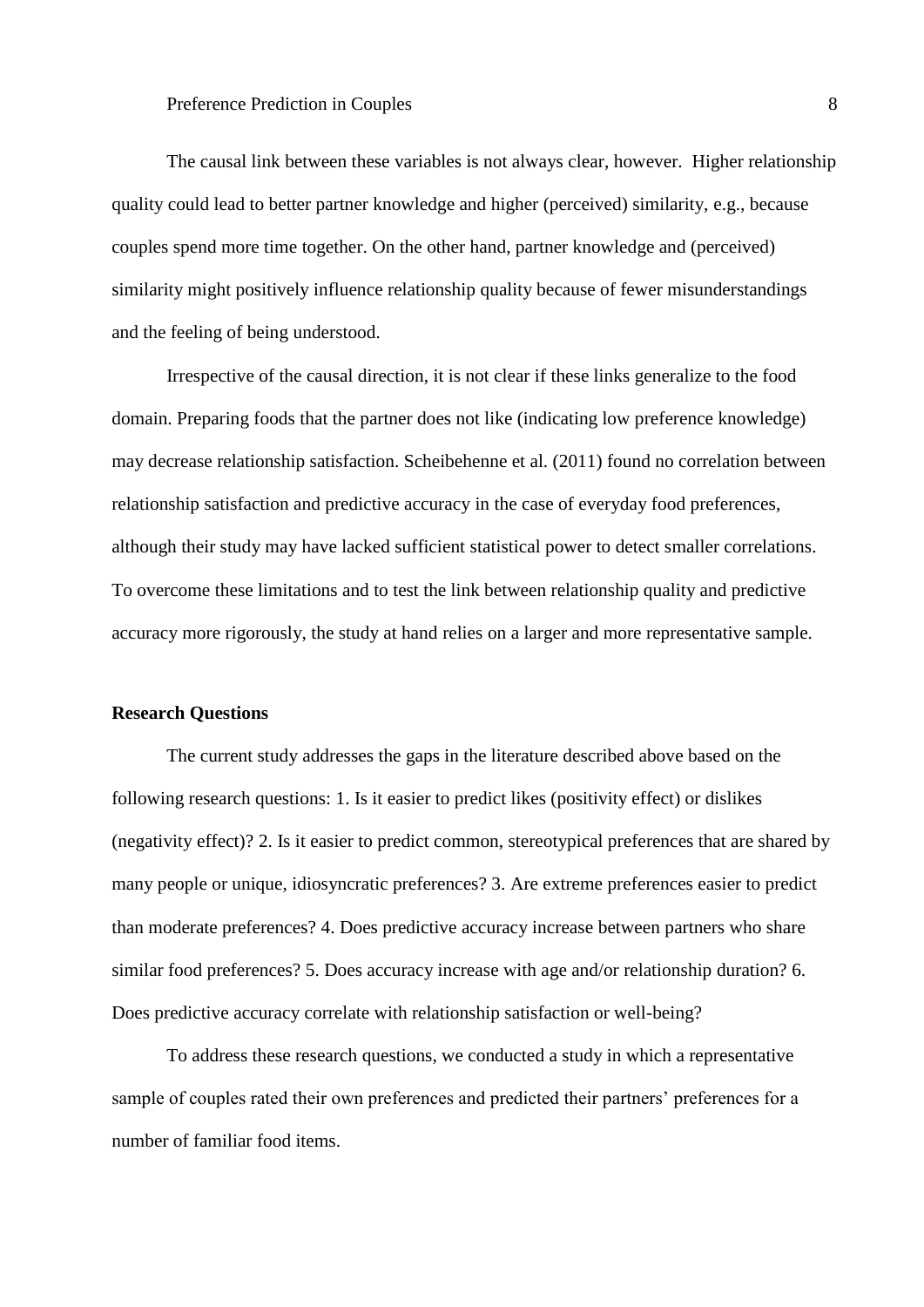## **Method**

## **Sample**

Participants were part of the Innovation Sample of the German Socio-Economic Panel Study (SOEP-IS), established in 2012, which offers researchers the opportunity to collect data tailored to their particular research question (see Richter & Schupp, 2015). The SOEP-IS is a household panel study in which all household members aged 17 and above are interviewed. SOEP-IS respondents are chosen using a multistage random sampling technique with regional clustering. Refresher samples have been added over time to increase sample size and to maintain the representativeness of the data for the population of households in Germany. Our final sample consisted of 1,416 heterosexual and 11 homosexual couples. Respondents' mean age was 54.5 years ( $sd = 15.8$  years) with a range from 19 to 94 years.

## **Food items**

To cover a diverse spectrum of food items and preference ratings, we selected 18 foods that were either high in fat or high in sugar (and thus are often considered unhealthy), or low in both, fat and sugar (and thus are often considered healthy, Duffy et al. 2007). Within each of these three categories (i.e. fatty, sweet, and healthy), foods were selected to cover a wide range of most participants' preferences, from being potentially liked to disliked. Within each of the resulting six categories (e.g. fatty & potentially liked, fatty & potentially disliked, etc.), we identified three widely known foods that people of different ages, genders, and socioeconomic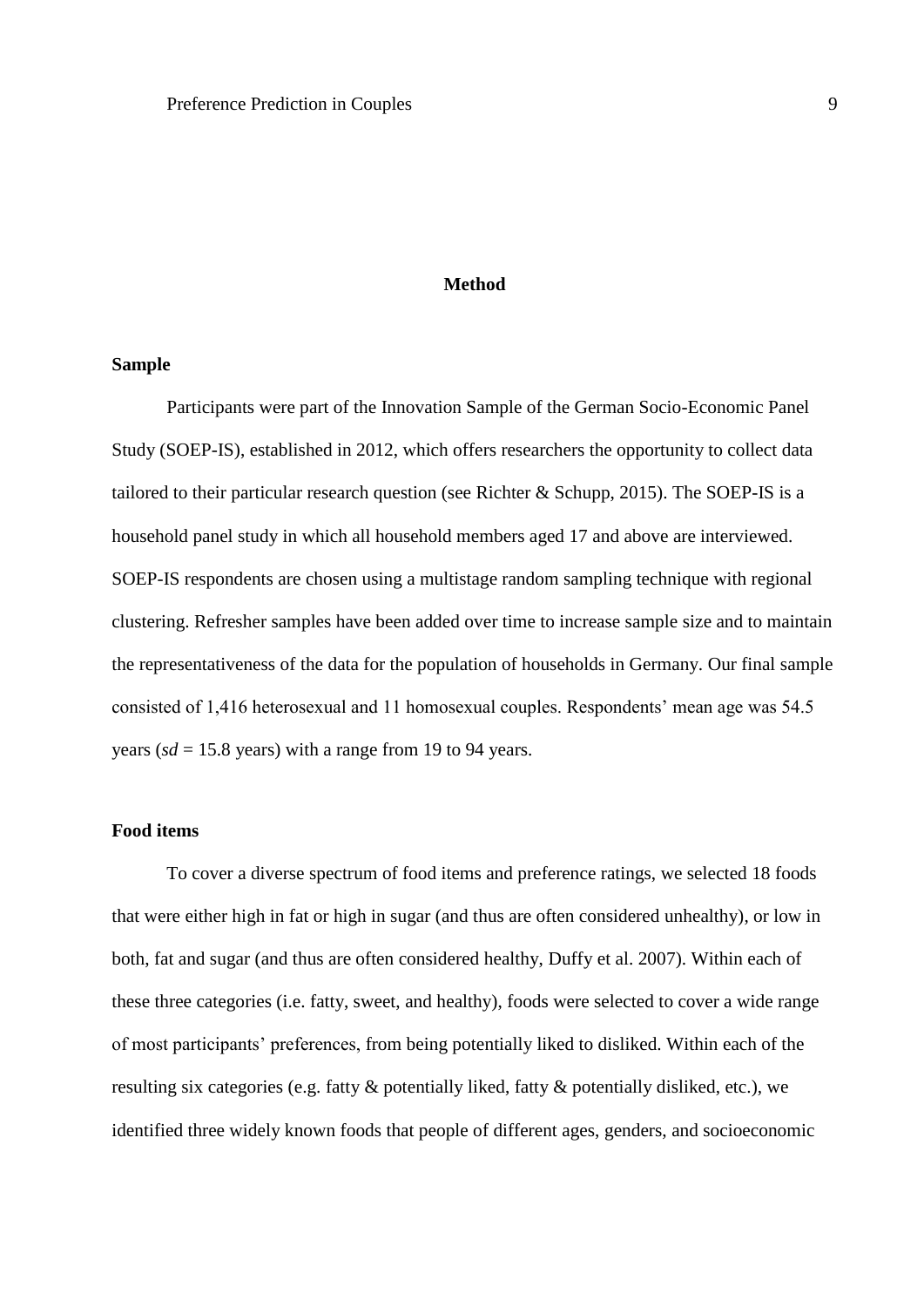statuses consume in Germany with variable frequency (Max Rubner-Institut, 2017). To account for the fact that some people in the population do not eat meat (e.g., Pfeiler, & Egloff, 2018), we used only vegetarian foods. To further increase reliability, we aimed for short and concise descriptions. Example items include honey (high in sugar, potentially liked), licorice (high in sugar, potentially disliked), peanuts (high in fat, potentially liked), tofu sausage (high in fat, potentially disliked), sliced apples (comparably low in sugar (<10%), potentially liked) and lowfat yogurt (low in fat, potentially disliked). Figure 1 provides an overview of all food items.

## **Item presentation and answer scale**

For each couple, one food from each of the six categories was randomly selected and the selected foods were presented in random order. Half of the couples, again randomly assigned, first rated their own and then their partner's preferences on all items. The other half of the couples first rated their own preferences and then their partner's preferences. All participants rated how much they liked each food on a fully anchored seven-point hedonic preference scale ranging from "don't like it at all" (1) to "like it very much" (7). Participants used the same scale to predict their partners' preferences. The data were specifically collected to address the research question at hand. While each couple only rated six foods, the final statistical analysis was based on all 18 foods. As there were thousands of couples in the sample, there are still many observations for each food item.

#### **Measure of Prediction Accuracy and Life Satisfaction**

Prediction accuracy was quantified as the absolute difference between a participant's predictions and the stated preferences of their respective partner (i.e., the "target"). Hence, the measure ranges between 0 (perfect accuracy) and 6 (lowest accuracy). Alternative measures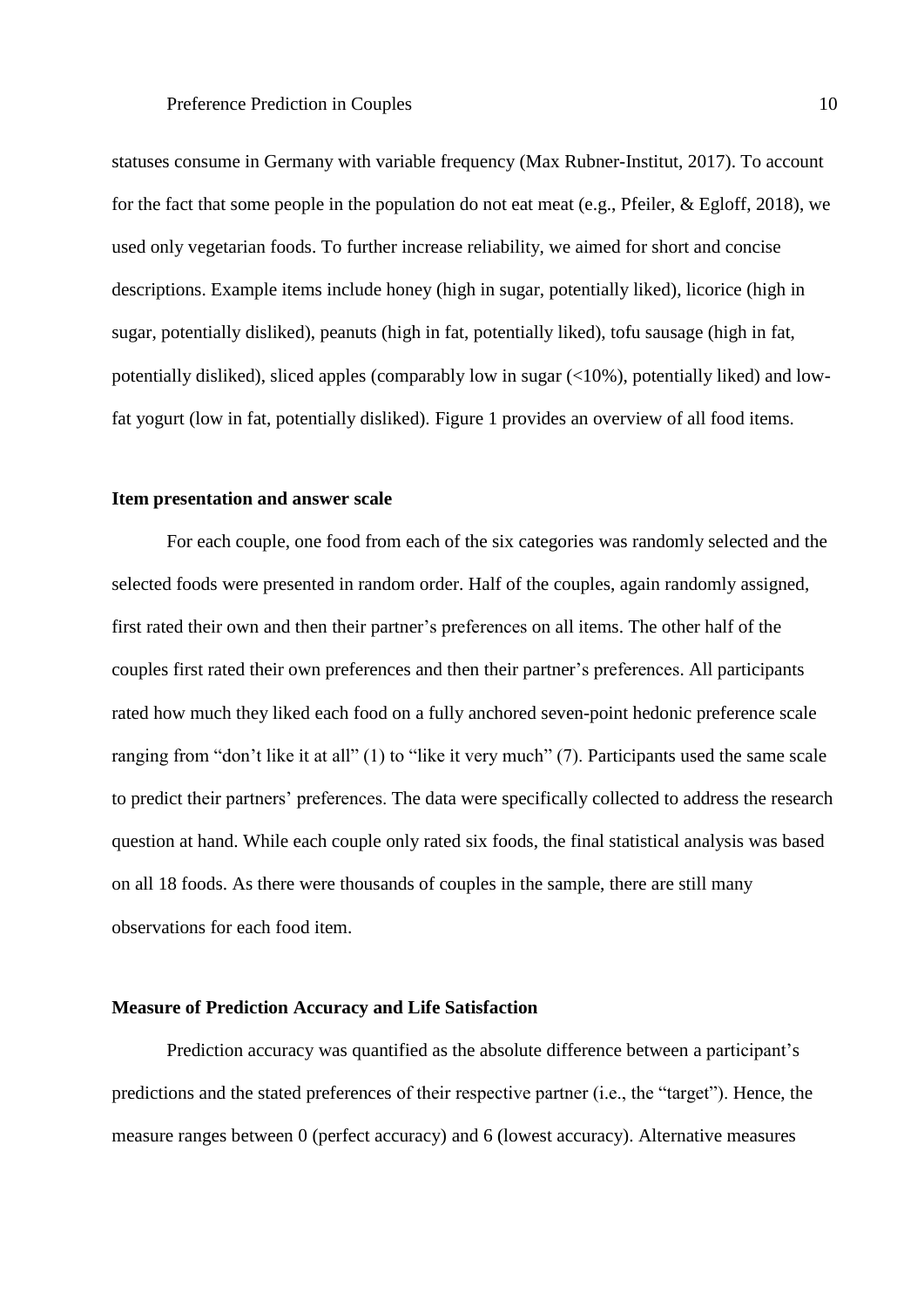established in the literature, such as the root of the mean-squared difference or the absolute order of magnitude error (e.g., Brown & Siegler, 1992), were highly correlated ( $r = .96$  and  $r = .93$ , respectively) and yield similar results.

As part of the SOEP-IS survey, respondents also answered questions about their life satisfaction in general and their satisfaction with family life in particular on a scale from 0 (very unsatisfied) to 10 (very satisfied). As one question was asked at the end and the other at the beginning of the survey, there was a time lag of about 40 minutes between.

#### **Statistical Analyses**

 $\overline{a}$ 

To test which variables systematically influenced the prediction error, we estimated a multilevel linear regression using the lme4 package in R (version 1.1-13, Bates et al.,  $2015$ )<sup>1</sup>. The model accounts for possible dependencies in the data due to the repeated measurement design and is similar to the mean-level bias approach (Fletcher & Kerr, 2010; Stern & West, 2018). The regression model assumes random intercepts for individuals, couples, and food items. Predictor variables were tested by adding them consecutively as fixed effects, starting from a baseline model that includes just the intercept as a single fixed effect (denoted m0). We conclude that a given variable has a credible influence on prediction accuracy if adding it to the regression equation improves model fit according to the Bayesian information criterion (BIC) that takes model complexity into account. While absolute BIC values are difficult to interpret, BIC differences (ΔBIC) can be transformed into Bayes factors (BF), which can be interpreted more

<sup>&</sup>lt;sup>1</sup> The data analysis script is available online at https://osf.io/teycw/. Due to strict provisions of German data protection law, we cannot make the data publicly available. Researchers can apply for data access free of charge through the German Institute for Economic Research (DIW Berlin).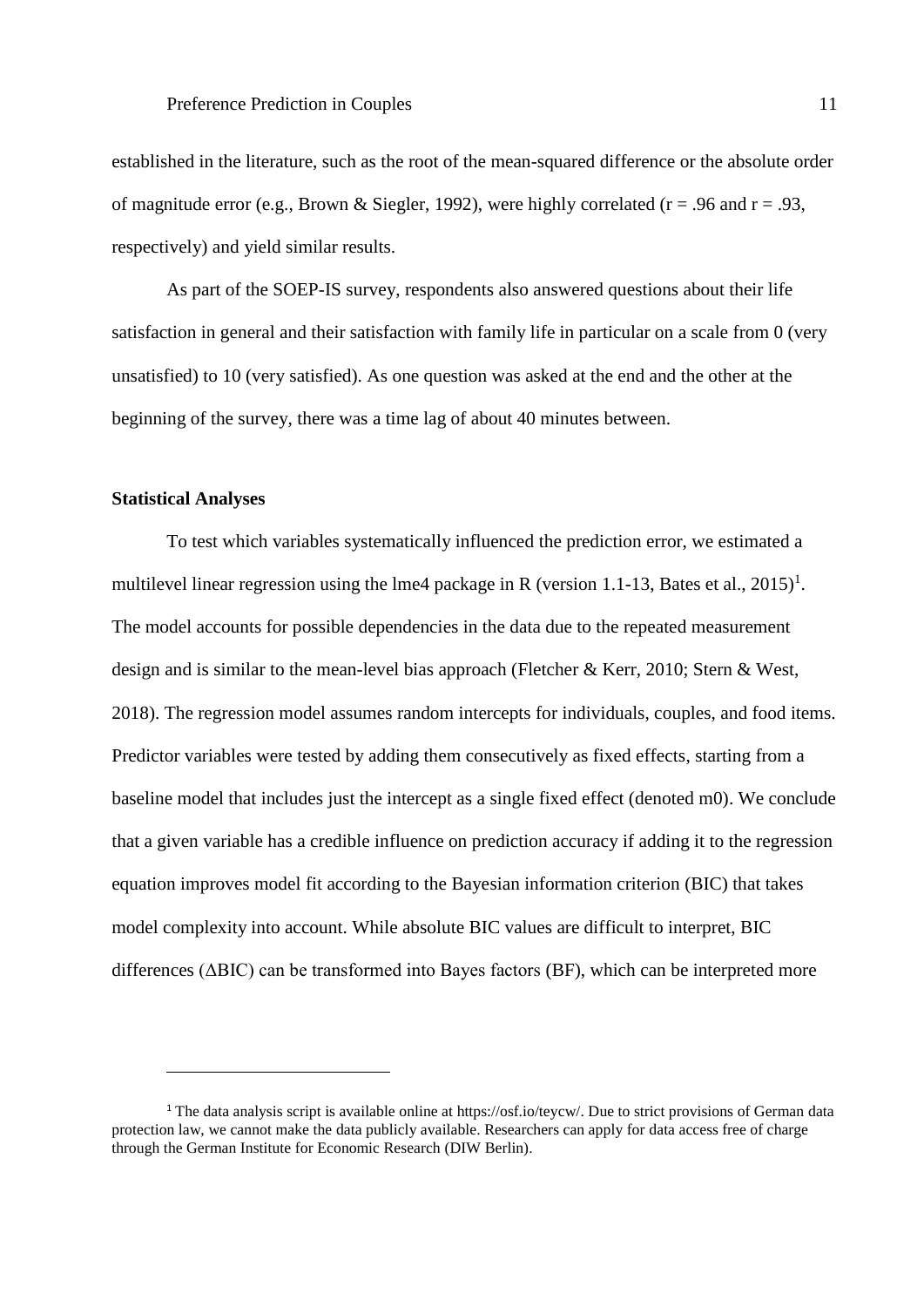intuitively.<sup>2</sup> In particular, the BF quantifies the evidence for one model over another. For example, a BF of 10 indicates that, based on the observed data, one model was ten times more probable. We relied on this Bayesian model comparison approach to avoid the pitfalls of nullhypothesis significance testing (e.g., Baker, 2016).

As we will outline in more detail in the results section below, the association between prediction accuracy and age as well as between prediction accuracy and relationship duration was analyzed first. Next, the targets' preference ratings were included to test whether prediction accuracy depended on valence. To test whether targets with more extreme preferences were predicted better, an extremeness score was included as an additional prediction that was calculated by taking the absolute difference between targets' ratings on the seven-point preference scale and 4, the middle of the scale. Hence, ratings that are closer to either endpoint of the scale received higher scores. Next, a variable that measured stereotypical preferences was included in the model as a predictor. This variable was calculated based on the absolute difference between each rating and the mean rating for that particular food across all participants. Here, a larger absolute difference indicates a larger deviation from the majority preference and hence a more idiosyncratic and less stereotypical preference. In a next step, we tested whether similarity in couples' likes and dislikes affects prediction accuracy by adding the absolute difference between partners' preferences to the regression model as an additional predictor. Thus, higher difference scores indicate less similarity. Finally, we studied possible links between prediction accuracy and participants' average satisfaction with life in general and with family life in particular as a proxy for relationship quality. In the latter analyses, prediction accuracy was

 $\overline{a}$ 

<sup>&</sup>lt;sup>2</sup> Based on the standard assumption of uninformative priors (Raftery, 1995), the transformation suggested by Wagenmakers (2007) is  $BF = \exp(\Delta BIC/2)$ .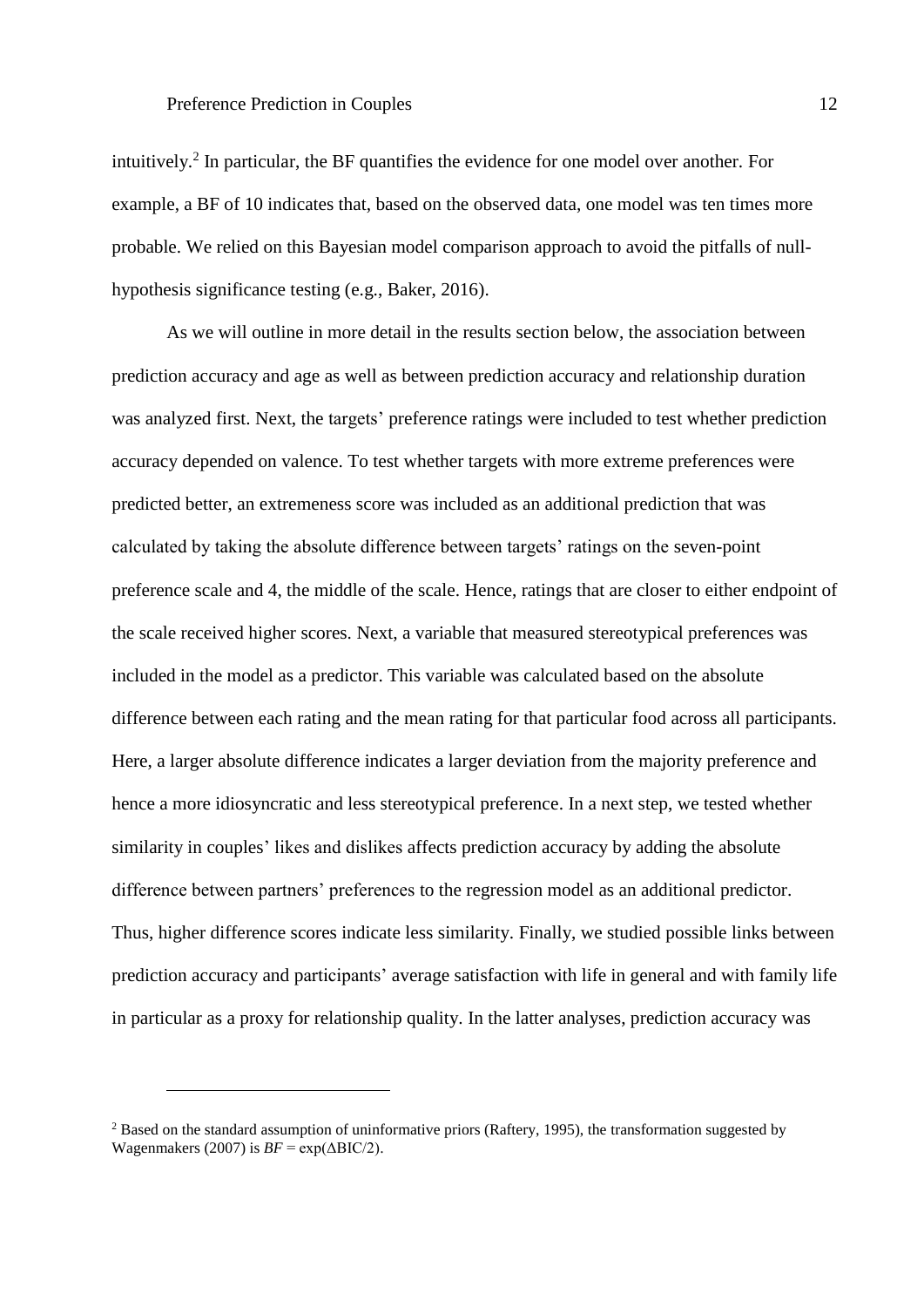treated as a predictor variable for the satisfaction measures. As outlined in the introduction, the causal direction between these variables is not always clear, but treating satisfaction measures as a dependent variable seems a more common approach in the literature (e.g., Diener & Diener, 2009).

## **Missing Data**

For 58 couples (4% of the sample), information about relationship duration was not available, and in 0.5% of individual food ratings (174 out of 34, 248), responses for food items was missing. We excluded these cases from further analysis to ensure a constant number of observations across all models.

## **Results**

#### **Descriptive analyses**

The mean self-reported relationship duration was 28.8 years ( $sd = 17.5$  years) with a range from 1 to 70 years. Figure 1 provides an overview of the preference ratings (i.e., the ratings on how strongly participants disliked or liked a food on a scale from 1 to 7) for the 18 food items. The ratings differed widely, ranging from the most liked sliced apples (*m* = 5.8,  $sd = 1.35$ ) to the least liked tofu sausage ( $m = 1.9$ ,  $sd = 1.44$ ). The mean absolute prediction error across all participants and foods was  $1.06$  (sd = 0.66).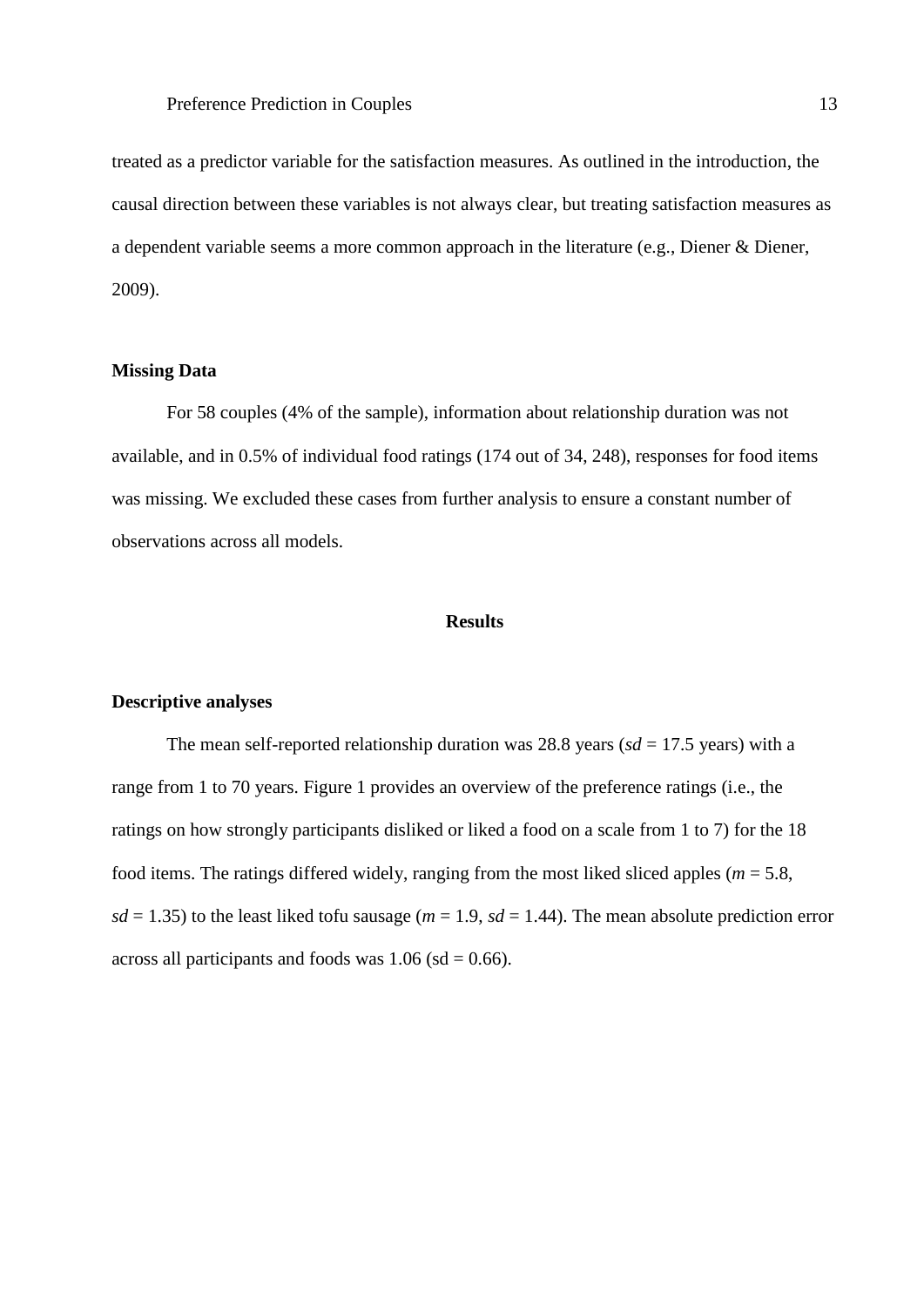

**Figure 1**: Overview of preference ratings for each of the 18 food items. The large grey shaded dots indicate mean ratings, and error bars indicate the 50% quantile range. The open grey circles in the background indicate individual ratings with jitter (i.e., a bit of random noise which has been added for better visibility).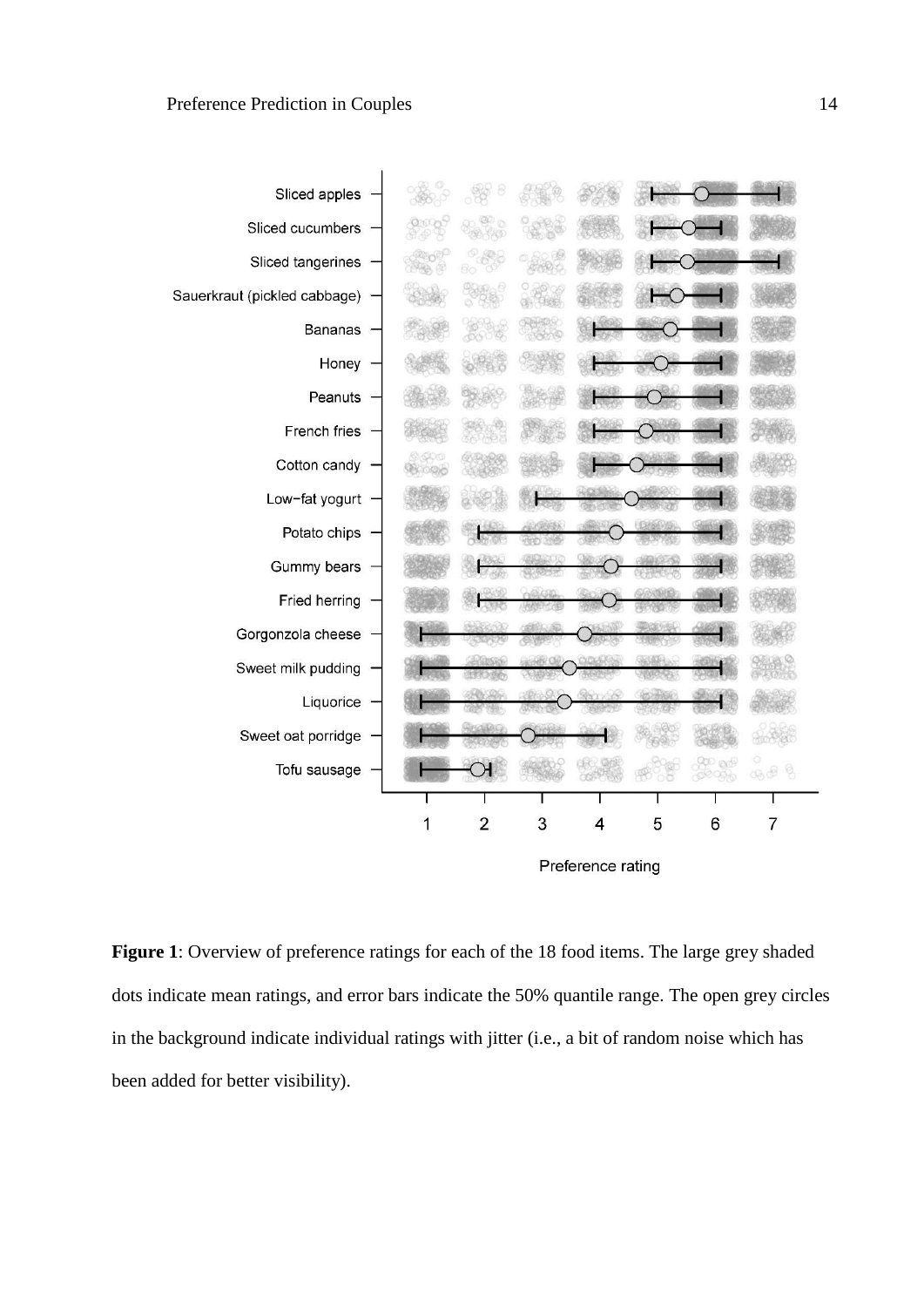## **Relationship Duration and Age**

For the intercept-only baseline model (m0), the estimated intercept was 1.06, indicating that on average, participants' predictions were off by 1 point on the 7-point answer scale. Adding participants' age to the baseline model improved model fit. The difference between the Bayesian information criteria ( $\triangle BIC$ ) of the baseline model (m0) and the extended model (m1) was 7. This difference translates into a Bayes factor (*BF*) of 33, indicating that m1 was 33 times more probable than m0. This provides strong evidence of a systematic influence of age on food prediction accuracy. The estimated regression coefficient was negative, indicating that prediction error decreased with age and hence that accuracy increased with age. Table 1 gives an overview of the respective parameter estimates. As can be seen from the table, the estimated regression coefficient had a rather small effect. Expressed in absolute terms, an age difference of 10 years would only decrease the absolute prediction error by 0.038 points. Stated differently, a decrease in prediction error by one standard deviation (i.e., 0.66 points) would theoretically require growing 173 years older.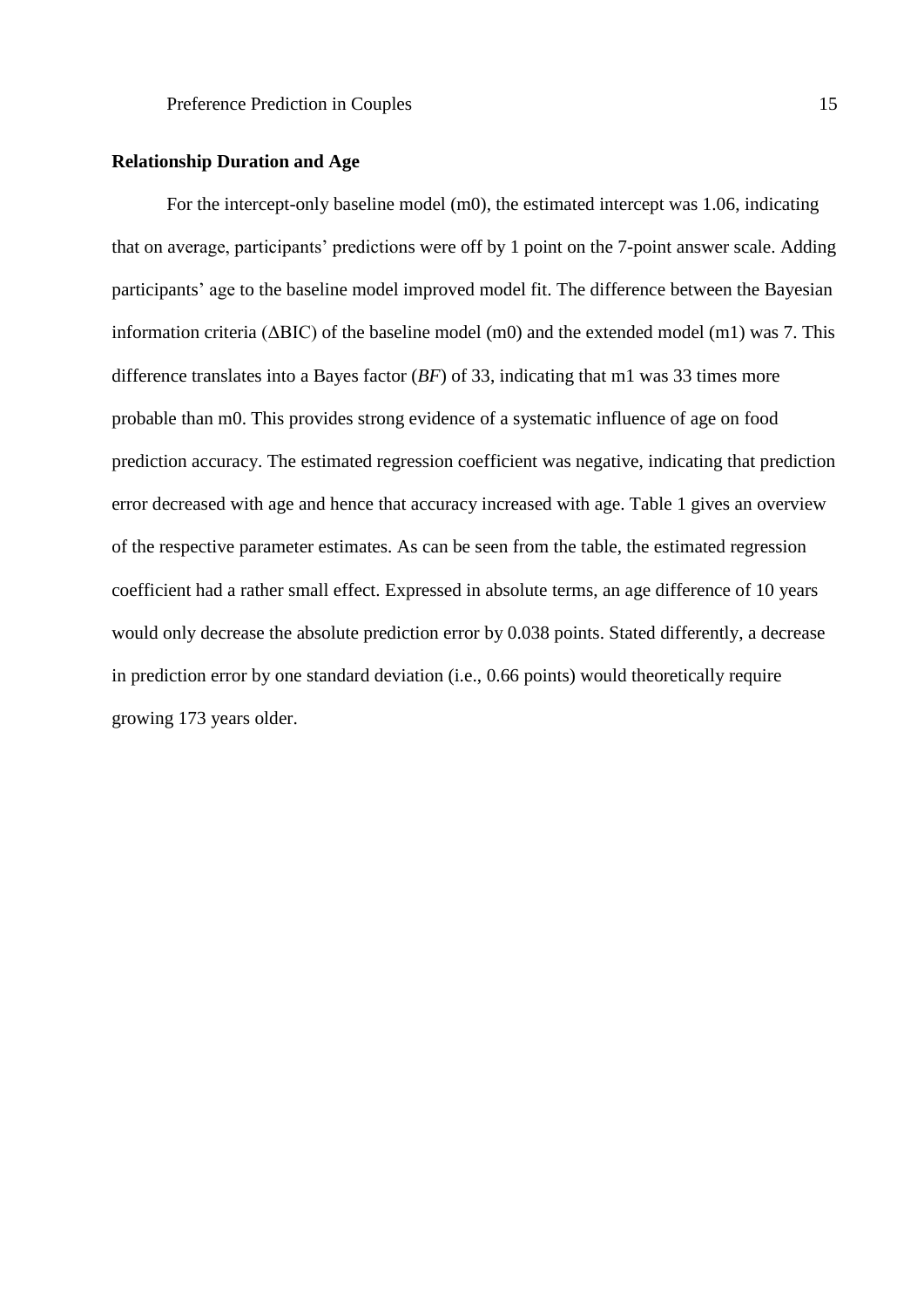| <b>Linear Model</b>       | m <sub>0</sub> | m1        | m2        | m <sub>3</sub> | m4        | m <sub>5</sub> | m6        | m7        |
|---------------------------|----------------|-----------|-----------|----------------|-----------|----------------|-----------|-----------|
| <b>Fixed effects</b>      |                |           |           |                |           |                |           |           |
| Intercept                 | 1.064          | 1.273     | 1.213     | 1.132          | 1.672     | 1.918          | 1.661     | 1.375     |
| Age                       |                | $-0.004$  |           | 0.002          |           |                |           |           |
| relationship duration     |                |           | $-0.005$  | $-0.007$       | $-0.006$  | $-0.006$       | $-0.005$  | $-0.004$  |
| target preferences        |                |           |           |                | $-0.100$  | $-0.098$       | $-0.065$  | $-0.063$  |
| extreme preferences       |                |           |           |                |           | $-0.138$       | $-0.281$  | $-0.231$  |
| idiosyncratic preferences |                |           |           |                |           |                | 0.247     | 0.125     |
| couples' dissimilarity    |                |           |           |                |           |                |           | 0.205     |
| <b>Model fit</b>          |                |           |           |                |           |                |           |           |
| log(likelihood)           | $-26,379$      | $-26,371$ | $-26,361$ | $-26,360$      | $-26,176$ | $-26,081$      | $-25,888$ | $-25,337$ |
| <b>BIC</b>                | 52,807         | 52,800    | 52,780    | 52,788         | 52,420    | 52,240         | 51,862    | 50,771    |

Table 1: Overview of the estimated random effects regression models with the absolute prediction error as dependent variable. The upper part of the table contains the estimated fixed effects for the different regression models (m0 to m7) that differ based on the number and type of predictors they include. The lower part of the table shows the model fit, quantified as the (log) likelihood of the observed data given the respective model predictions and the Bayesian Information Criterion (BIC), which takes model complexity (i.e., the number of predictor variables) into account. Better model fit is indicated by a higher (log) likelihood and a lower BIC. Here, both measures point to m7 as the best fitting model.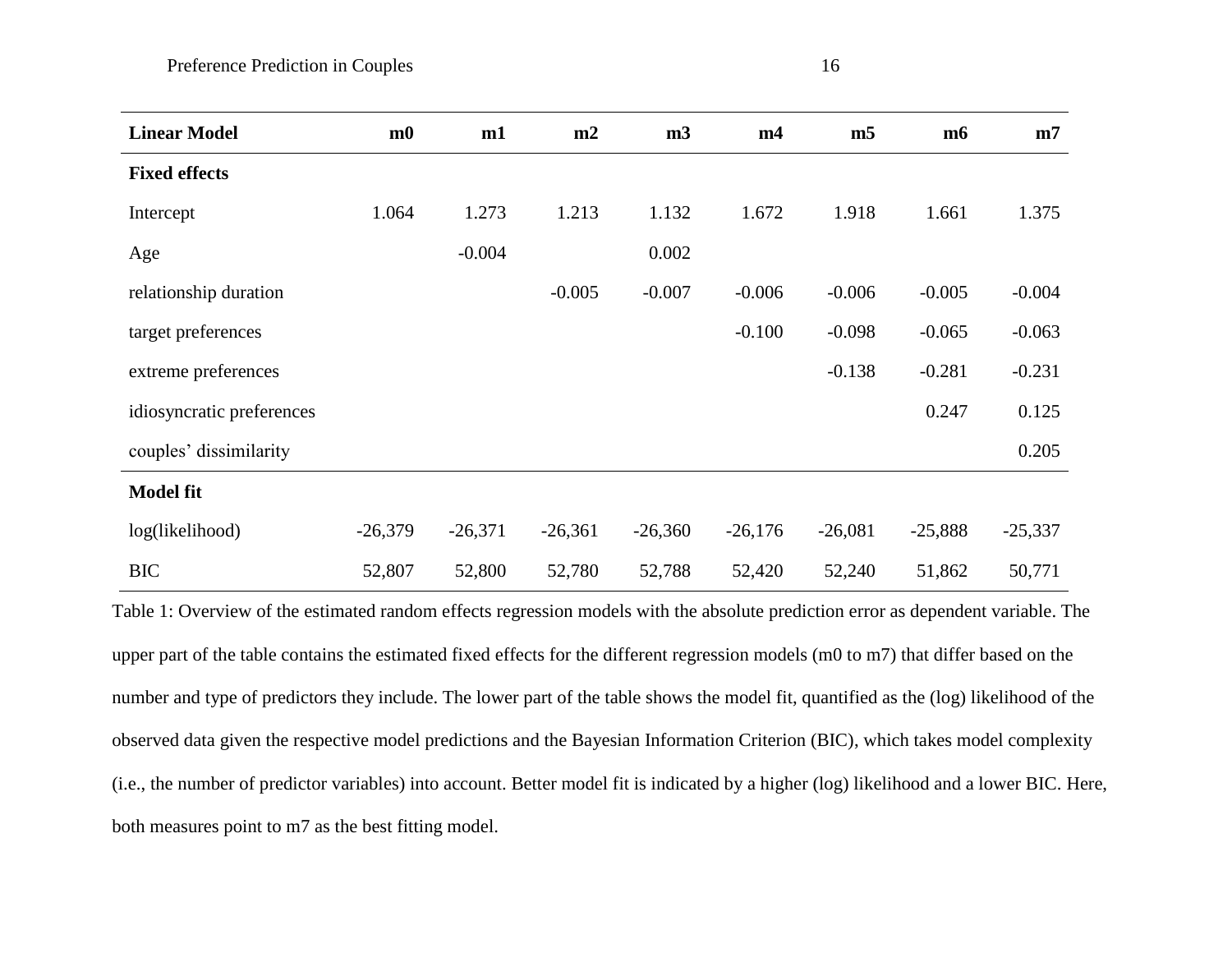As older participants also tend to have lived longer with their partner, that is, spent more time with him or her, the question arises which of the two variables was responsible for the observed effect, age or relationship duration. As a first step toward answering this question, we tested the main effect of relationship duration on prediction accuracy. Including only relationship duration as a fixed effect (m2) increased model fit relative to an intercept-only baseline model  $(\Delta BIC = 26.4; BF > 10,000)$ , indicating that longer relationship duration improves prediction accuracy. Including both age and relationship duration as predictors (m3) did not improve the fit above and beyond that of model m2, which only included relationship duration (ΔBIC = -7.4; *BF*  $= 0.02$ ), indicating that the effect of age was mediated by relationship duration. A mediation analysis on the level of individual participants confirmed this result (Tingley et al. 2014). In absolute terms, the effect of relationship duration was again small, as indicated by the estimated regression coefficients shown in Table 1. Increasing relationship duration by 30 years would only improve the absolute prediction error by 0.15 points, about a quarter of a standard deviation.

#### **Valence and Extreme Preferences**

Adding the preference rating of the target as an additional predictor (m4) increased model fit relative to model m2 ( $\triangle BIC = 360$ ,  $BF > 10,000$ ). The corresponding regression coefficient was negative, indicating that the prediction error decreased for foods that received higher ratings. In other words, prediction accuracy was higher for likes than for dislikes.

Adding the extremeness score to the regression model (m5) further increased model fit relative to m4 ( $\triangle BIC = 180$ ,  $BF > 10,000$ ). The corresponding regression coefficient was again negative, indicating that the prediction error decreased for foods that received more extreme ratings by partners. Stated differently, predictive accuracy was higher for strong food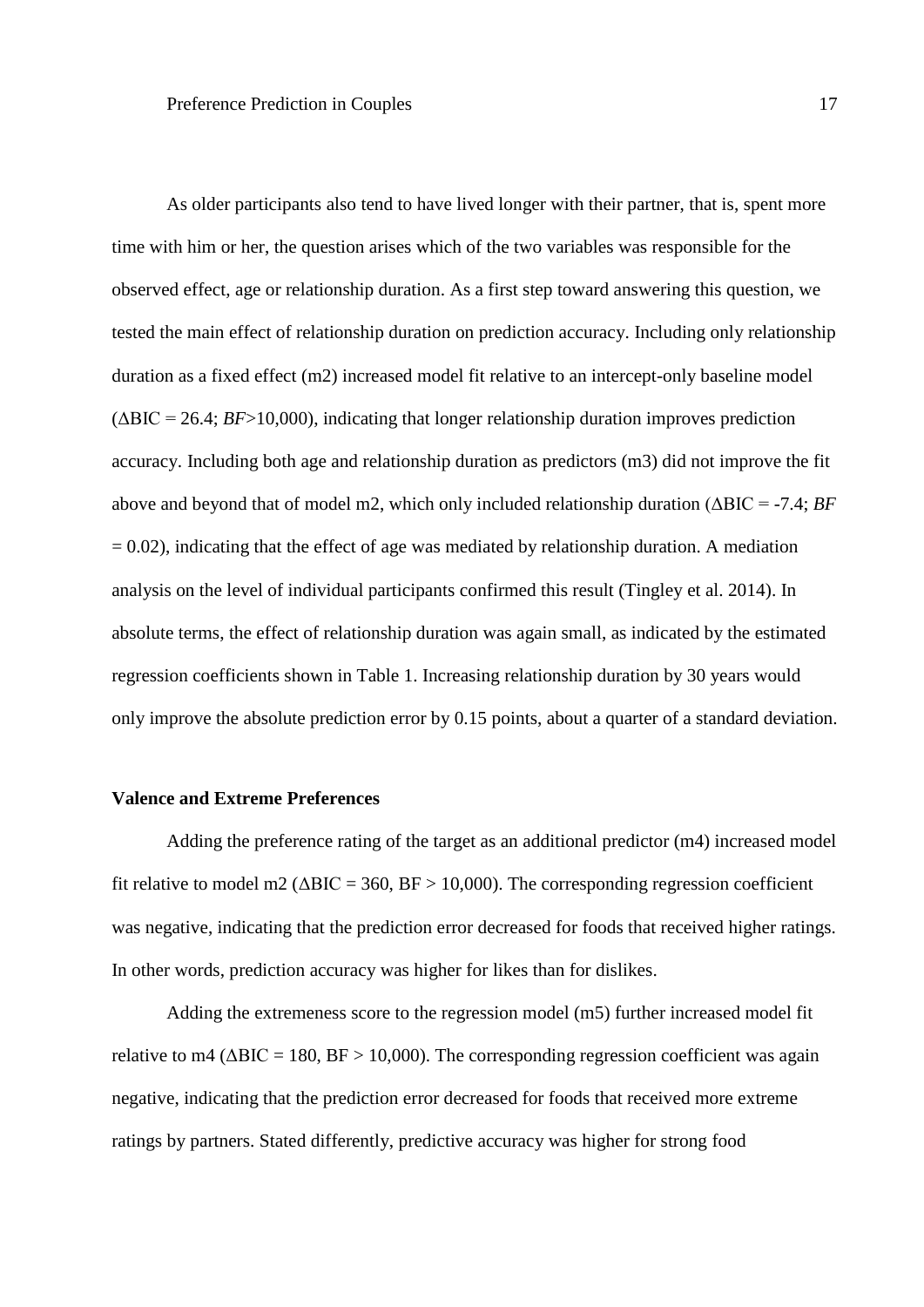preferences. This was despite the fact that predicting extreme preferences is more difficult a priori because they allow for a larger absolute estimation error.

## **Stereotypical Preferences**

Including the indicator for stereotypical food preferences as an additional predictor in the regression model (m6) further improves model fit ( $\triangle BIC = 377$ ,  $BF > 10,000$ ). The corresponding regression coefficient is positive. Hence, prediction error increases for idiosyncratic preferences, and likewise, prediction accuracy increases for more common, stereotypical preferences. These results show that the valence and base-rate accounts are not contradictory but rather make independent contributions to prediction accuracy. Accordingly, accuracy is highest for strong positive preferences that are shared by many people.

If common preferences increase prediction accuracy, foods for which many people share similar preferences should be predicted more accurately. Such homogenous preferences should then result in lower variance and lower entropy (Shannon, 1948) of the submitted preference ratings for a food item. To test this, we estimated a linear regression model on the level of single foods  $(n = 18)$  where the dependent variable was the mean absolute prediction accuracy for each food item across all participants and the predictor variable was either the variance or the entropy of participants' preference ratings for each food. Results of these analyses indicate that both variance and entropy are good predictors of prediction accuracy. Compared to an intercept-only model, the evidence for the regression model that includes variance is much higher (BF= 3,205;  $\triangle BIC = 16.2$ ). For entropy, the BF is 1,003 ( $\triangle BIC = 13.8$ ).

Given this effect of variance and entropy, a possible explanation for the increase in prediction accuracy with longer relationship duration could be that older participants (who have been in a relationship for longer) have more homogenous preferences and hence show lower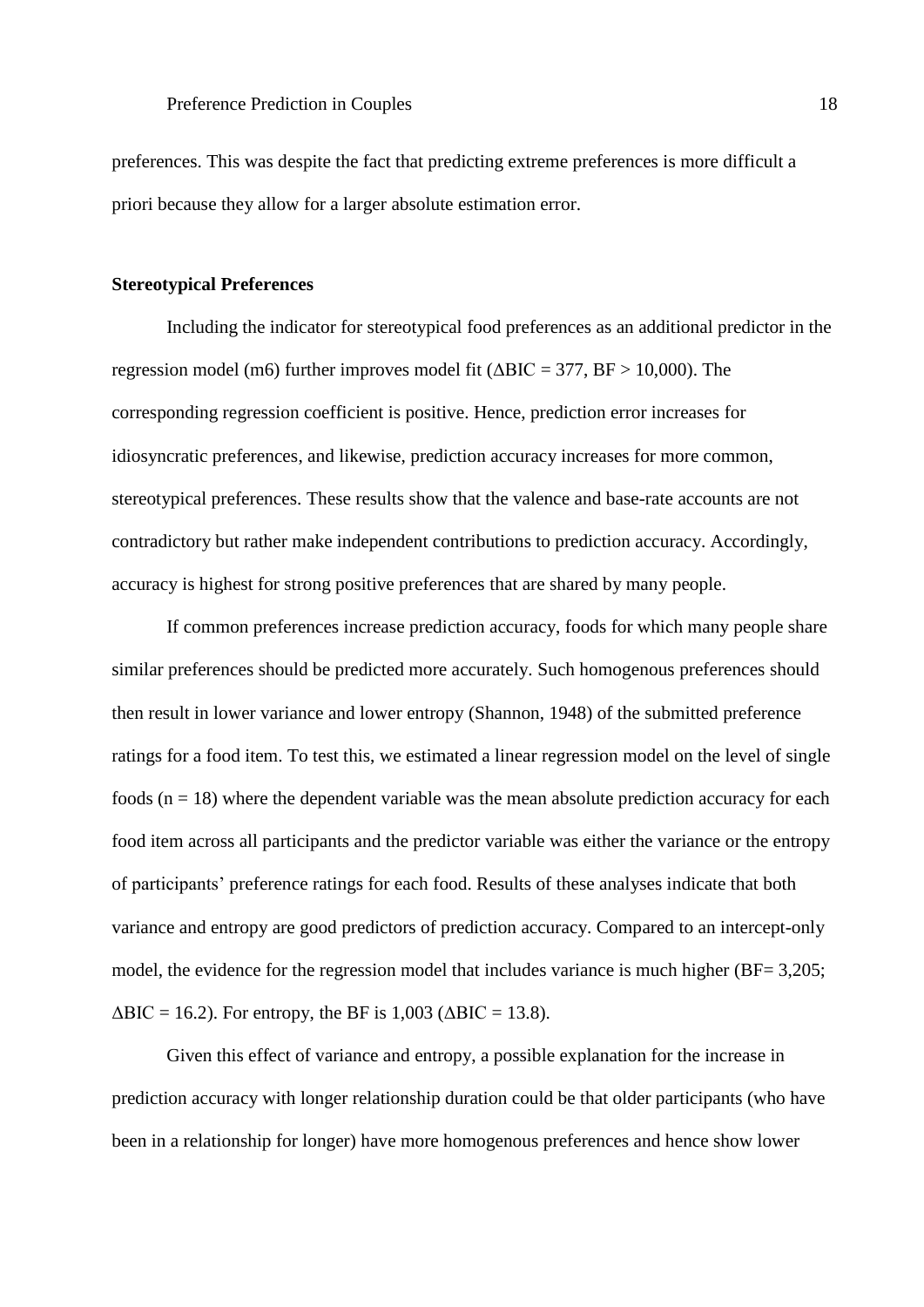variance and entropy. However, further analyses show no credible difference in either variance or entropy between old and young participants or between short and long relationship duration, respectively (indicated by a median split for age and relationship duration). This suggests that the increase in prediction accuracy with relationship duration was not due to differences in preference homogeneity.

## **Similarity**

Adding dissimilarity between partners to the regression model (m7) as an additional predictor further improved model fit ( $\triangle BIC = 1,092$ ,  $BF > 10,000$ ). The corresponding regression coefficient was positive, indicating that similarity increases prediction accuracy. In particular, a one-point increase in similarity increased prediction accuracy by 0.21 points.

To test whether similarity increased with relationship duration and/or depended on age, we estimated another multilevel regression that was similar to the previous one but contained dissimilarity as a dependent variable and relationship duration as a predictor. Results of this analysis indicated that including relationship duration as a predictor explained the data better than an intercept-only model ( $\triangle BIC = 7.3$ ,  $BF = 37$ ). The sign of the estimated regression coefficient showed that couples who had been in a relationship for longer were slightly more similar. This is in line with the idea of social causation. The effect was quite small, however. For every ten years of relationship duration, similarity increased by only 0.05 points. Adding participants' age to the regression did not improve model fit further. A mediation analysis on the level of individual participants confirmed that the effect of age on similarity was fully mediated by relationship duration (Tingley et al., 2014). This suggests that the increased similarity in longterm couples was not due to a cohort or generation effect.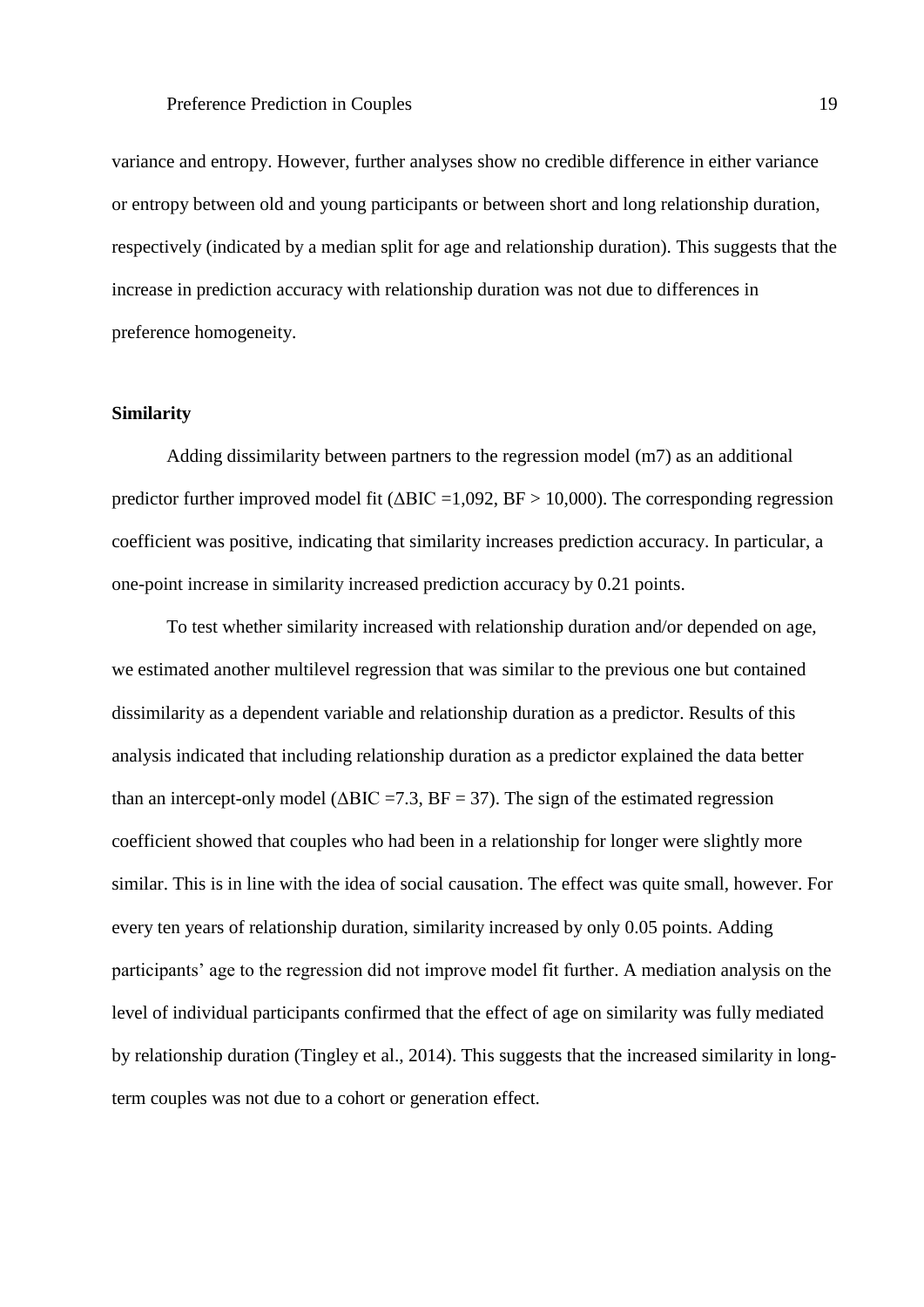Given that similarity increased slightly with relationship duration, a possible reason for the positive link between relationship duration and prediction accuracy could be that participants in long-term relationships base their predictions to an increasing degree on their own preferences (i.e., use projection). In line with this idea, the difference between respondents' own preferences and their predictions of their partners' preferences decreased slightly with relationship duration, hence indicating more projection as couples live together longer ( $\triangle BIC = 12.4$ ,  $BF = 485$ ). However, this effect could also be driven by greater partner similarity in combination with greater partner knowledge, which is difficult to disentangle with the data at hand.

## **Satisfaction**

Participants' satisfaction with their life in general and their family life in particular was quite high on average, with observed mean ratings of 7.2 (SD = 1.5) and 8.5 (SD = 1.5), respectively, on a scale from 1 to 10. To test whether making accurate partner predictions affected satisfaction, we estimated a regression with participants' mean absolute prediction error as a predictor and one of the two satisfaction measures as the dependent variable. In a second step, we compared this model to an intercept-only (i.e., "null") model. Results indicate that individuals who were more accurate in predicting their partners' preferences were also slightly more satisfied with their family life ( $\triangle BIC = 5.85$ , BF = 19). With an R<sup>2</sup> of 0.0048, the correlation was very small, however. Accuracy was independent of general life satisfaction, and there was no link between any of the satisfaction measures and how well participants' preferences were predicted by their respective partners or by the absolute difference in couples' prediction error.

Further analyses indicated that couples who shared more similar preferences were slightly more satisfied with family life ( $\triangle BIC = 4.56$ ,  $BF = 9.8$ ) and that people who were more satisfied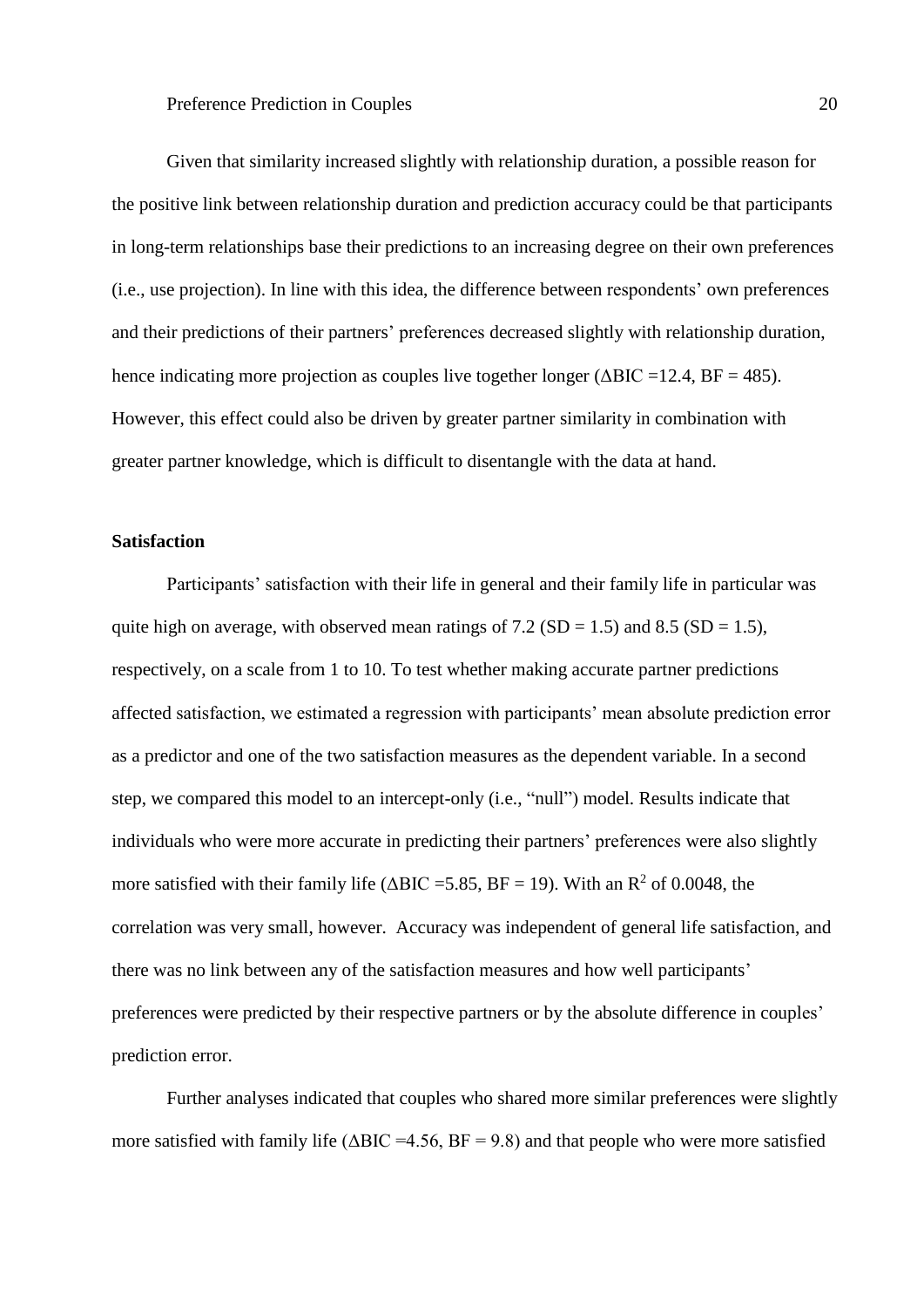with family life relied more on projection ( $\triangle BIC = 6.84$ ,  $BF = 31$ ). A possible explanation for the latter result could be that people in happier relationships assume higher similarity between themselves and their partners.

#### **Discussion**

The goal of this study was to identify and empirically test variables that indicate how well couples in relationships know each other's food preferences in a large, nationally representative sample. Results show that prediction accuracy in couples increases with relationship duration rather than with age. Further, accuracy is higher for positive, more common (i.e., stereotypical), and extreme preferences, and in couples who share similar preferences. Accurate partner knowledge goes along with a slightly higher satisfaction with family life but is independent of general life satisfaction.

The results at hand confirm previous findings that likes are predicted more accurately than dislikes, sometimes referred to as a "positivity" effect (e.g., Gershoff, Mukherjee, & Mukhopadhyay, 2003, 2007; see also Mata et al., 2008). The fact that some previous studies in the food domain reported contrary results, namely that dislikes are more accurately predicted than likes, suggests that the effect of valence on predictive accuracy is sensitive to the specific context and the type of stimuli that are used. In line with this, an important moderating variable seems to be the extremeness of people's food preferences. Our data show that extreme preferences are predicted more accurately. Presumably, couples are more likely to talk about and remember their extreme positive and negative food preferences in order to either seek or avoid these items.

The finding that more stereotypical preferences are predicted more accurately supports the base-rate hypothesis proposed by Pollmann & Scheibehenne (2015), Scheibehenne et al.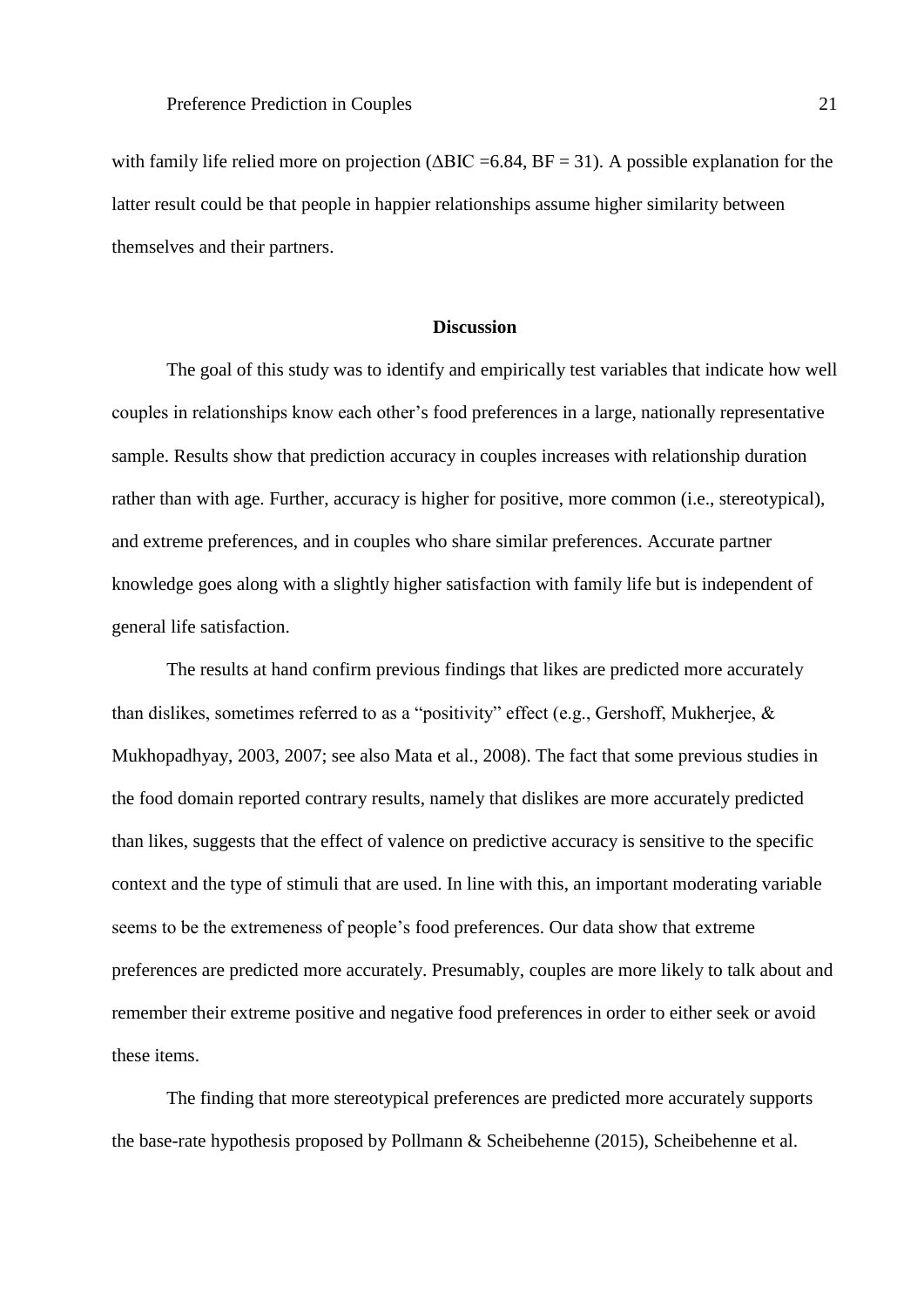(2011), and others (e.g., Acitelli et al., 2001; Finkenauer & Righetti, 2011). Importantly, the results further show that the base-rate and the valence accounts are not mutually exclusive but make independent contributions. This finding extends recent work by Pollmann and Scheibehenne (2015), who tested the two hypotheses against each other.<sup>3</sup>

In line with previous research on social causation in romantic couples (e.g., Thomas, Fletcher, & Lange, 1997) and dietary convergence in long-term relationships (Bove, Sobal, & Rauschenbach, 2003; Groyecka et al. 2018), our data suggests that people's food preferences become slightly more similar over the course of their relationships, irrespective of age. Results further show that similarity improves predictive accuracy after controlling for both relationship duration and how stereotypical the preferences are. The latter control variables account for the possibility that a couple's similarity is higher for items on which most people agree. Together, these results provide strong evidence of a positive effect of similarity (see also Lerouge & Warlop, 2006; Scheibehenne, Mata, & Todd, 2011). One reason why similarity improves predictions could be that participants project their own preferences (Davis, Hoch, & Ragsdale, 1986).

Our findings confirm previous findings showing that partner knowledge increases with relationship duration (e.g., Iafrate et al. 2012; West, 1996) but are in contrast to Scheibehenne et al. (2011), who found that elderly couples in long relationships made less accurate predictions than young couples. In extension to the study by Scheibehenne et al., our data allow us to statistically disentangle the influence of age and relationship duration. Thus, one possible explanation for the differing results is that their study relied on a relatively small, cross-sectional

 $\overline{a}$ 

<sup>&</sup>lt;sup>3</sup> For ease of comparison, Figure A1 in the Appendix plots the data in a similar format to Figure 1 in Pollman & Scheibehenne (2015). As can be seen from the figure, there is a positive slope (indicating the effect of base rates), and most points are above zero on the y-axis (indicating the effect of valence).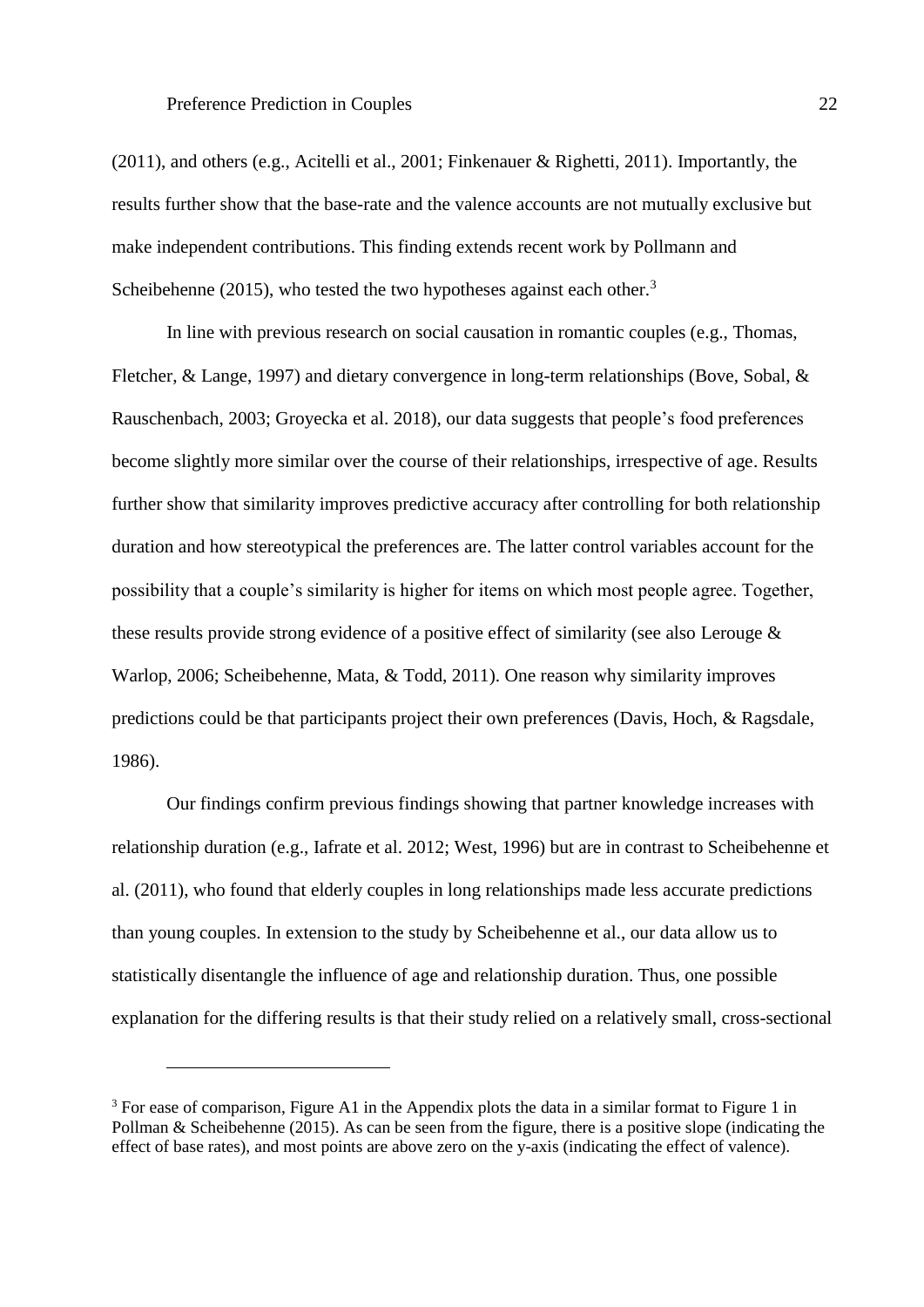convenience sample (20 old and 20 young couples) that was not necessarily representative of the population. The difference could also be due to the type of stimuli, as Scheibehenne et al. (2011) used exotic food dishes rather than common individual food items. Likewise, it could be that couples in new relationships (as was the case in the data used by Scheibehenne et al., 2011) are particularly accurate in their predictions and hence an extreme group (see Thomas, Fletcher, & Lange, 1997, for a similar pattern in newlywed couples). Given the relatively small effect size in the current data, previous studies that did not find a correlation (see Fletcher & Kerr, 2010, for an overview) may also have been statistically underpowered or focused on too limited a range in relationship duration.

Finally, our findings show that partner knowledge in the food domain correlates with family life satisfaction. This result extends previous findings showing that the ability to "read" others' thoughts and feelings increases one's own relationship satisfaction (Thomas & Fletcher, 2003) but differs from the results reported by Pollmann and Finkenauer (2009), who found no correlation between objective partner knowledge of food preferences and relationship satisfaction. The correlation in our data was very small, however, which may explain the difference to Pollmann and Finkenauer who had a smaller sample size and hence lower statistical power.

In our data, having a partner who better predicted one's preferences did not increase satisfaction with family life in the target individuals. This is in line with similar findings by Pollmann and Finkenauer (2009) but stands in contrast to other studies reporting correlations of this kind in the food domain (e.g., Ickes, 1993; Simpson et al., 1995; Stinson & Ickes, 1992). Likewise, we found no correlation between general life satisfaction and either one's own predictive accuracy or the predictive accuracy of one's partner. A possible reason for these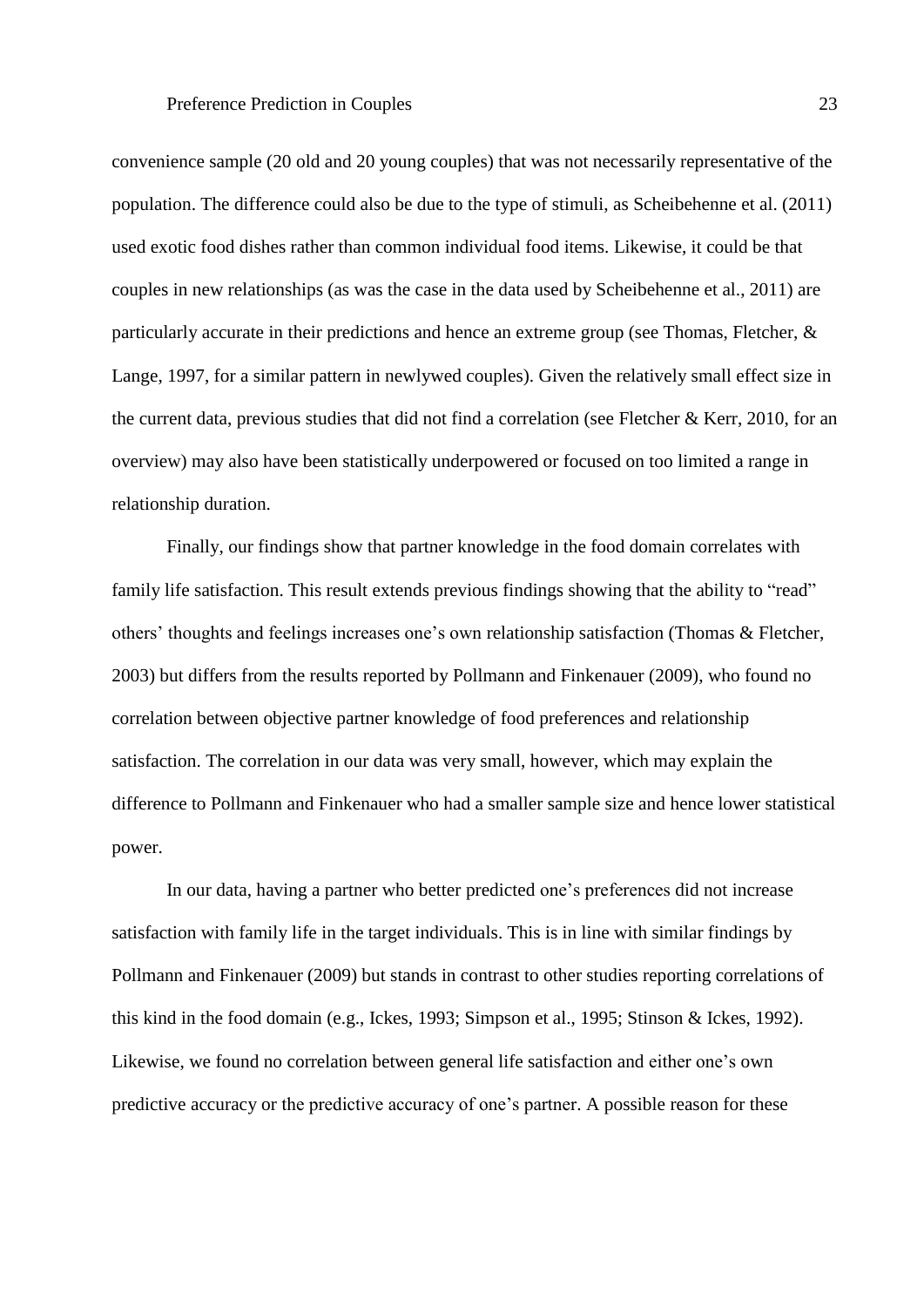missing links could be that concrete knowledge about specific (food) preferences has a negligible influence on general life satisfaction. In line with this, Finkenauer and Righetti (2011) showed that concrete knowledge is often less relevant for satisfaction as compared to people's subjective beliefs about how well their partner knows them or how well they think they know their partner (i.e., "perceived knowledge").

Finally, our data shows that people who are more satisfied with their family life also share more similar preferences with their partners. This correlation aligns with the notion that similarity breeds affection (e.g., Thomas, Fletcher, & Lange, 1997). Given the cross-sectional data used here, the causal direction could also be reversed.

## **Limitations and Future Research**

The large, representative sample of participants provides ample statistical power to detect even small effects and allows the results to be generalized to the population level. The selected foods also covered a wide range from strongly disliked to strongly liked, and thus provided the basis to test the research questions at hand. The generalizability of the results is limited, however, by the specific set of 18 food items. Even though the foods were common and included a wide range of ingredients, the selection was somewhat restricted. Also, in many natural settings, people might predict preferences for more complex options such as dishes or meals rather than individual items or ingredients. Besides this, data were collected at one point in time and thus do not provide a basis for assessing the test-retest reliability of the measures in general or the stability of participants' preferences and predictions across time, nor do they allow changes to be tracked over time in couples or individuals. Addressing these questions requires a longitudinal design, and hence remains a task for future research.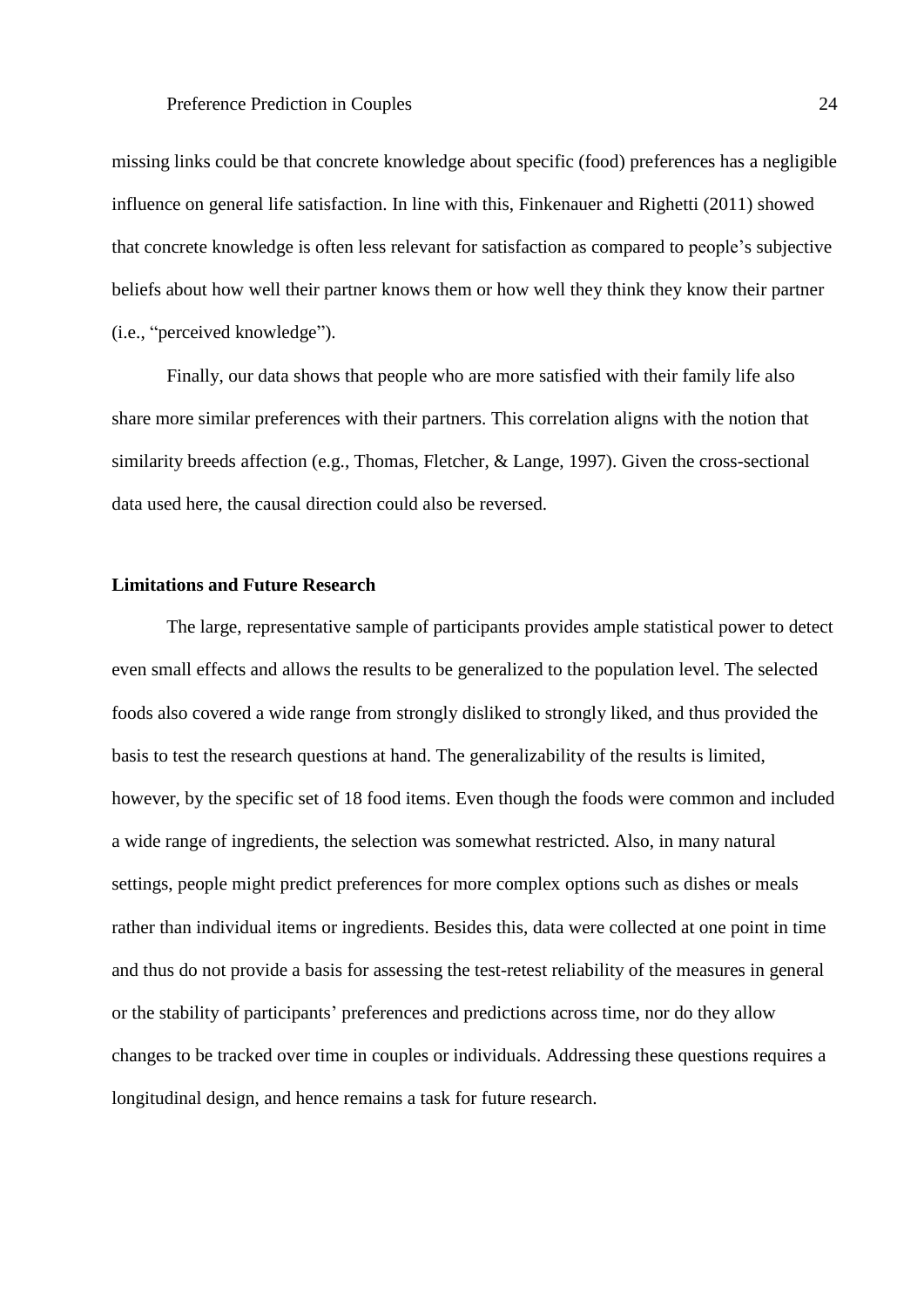Another limitation of our results concerns the calculation of couples' prediction accuracy as difference scores that depend on similar response biases between partners (Cronbach, 1955; Stern & West, 2018). For example, both partners might have a tendency to choose higher numbers on the seven-point answer scale, which would erroneously inflate prediction accuracy.

Future research might also consider testing the role of individual differences in taste sensitivity (e.g. due to physiological variation in fungiform papillae (FP) density and 6-npropylthiouracil (PROP) taster status; Duffy & Bartoshuk, 2000) as potential explanation for some of the variation in the food preferences we observed.

## **Conclusions**

Eating together or providing food for others is one of the most common daily activities. This study on a large representative sample of partners living together showed the importance of preference characteristics (such as likes versus dislikes) as well as partner characteristics (such as relationship length and shared preferences) for accurate food predictions. While the reported effect sizes were often small, their significance is not: Given that most people living with others make food-related predictions, potentially on a daily basis, even small increases in prediction accuracy could make a notable impact on the population level, for example, reducing resource use for food production and food waste.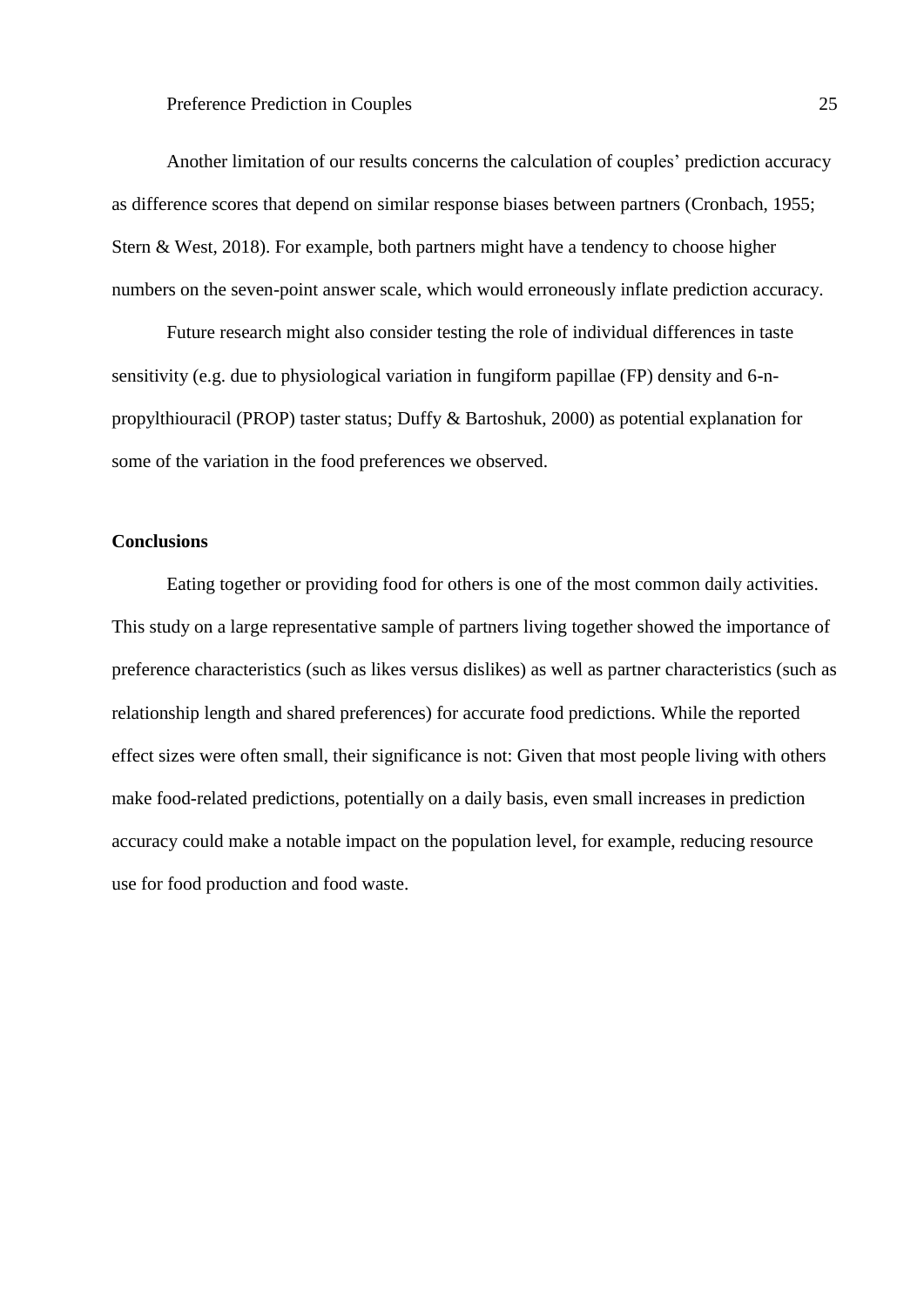#### **References**

- Aschemann-Witzel, J., de Hooge, I., Amani, P., Bech-Larsen, T., & Oostindjer, M. (2015). Consumer-related food waste: Ccauses and potential for action*. Sustainability, 7*, 6457- 6477. doi:10.3390/su7066457
- Acitelli, L. K., Kenny, D. A., & Weiner, D. (2001). The importance of similarity and understanding of partners' marital ideals to relationship satisfaction. *Personal Relationships, 8*, 167–185. doi:10.1111/j.1475-6811.2001.tb00034.x
- Ahluwalia, R. (2002). How prevalent is the negativity effect in consumer environments? *Journal of Consumer Research*, *29*, 270–279. doi:10.1086/341576
- Allport, F. H. (1924). *Social Psychology*. Cambridge, MA: Riverside.
- Alves, H., Koch, A., & Unkelbach, C. (2016). My friends are all alike—the relation between liking and perceived similarity in person perception*. Journal of Experimental Social Psychology, 62*, 103-117. doi:10.1016/j.jesp.2015.10.011
- Bates, D, Maechler, M., Bolker, B, & Walker, S. (2015). Fitting linear mixed-effects models using lme4. *Journal of Statistical Software, 67*, 1-48. doi:10.18637/jss.v067.i01
- Baker, M. (2016). Statisticians issue warning on *P* values. *Nature, 531*, 151. doi:10.1038/nature.2016.19503
- Baumeister, R. F., Bratslavsky, E., Finkenauer, C., & Vohs, K. D. (2001). Bad is stronger than good. *Review of General Psychology*, *5*, 323–370. doi:10.1037/1089-2680.5.4.323
- Bove, C. F., Sobal, J., & Rauschenbach, B. S. (2003). Food choices among newly married couples: Convergence, conflict, individualism, and projects. *Appetite, 40*, 25-41. doi:10.1016/S0195-6663(02)00147-2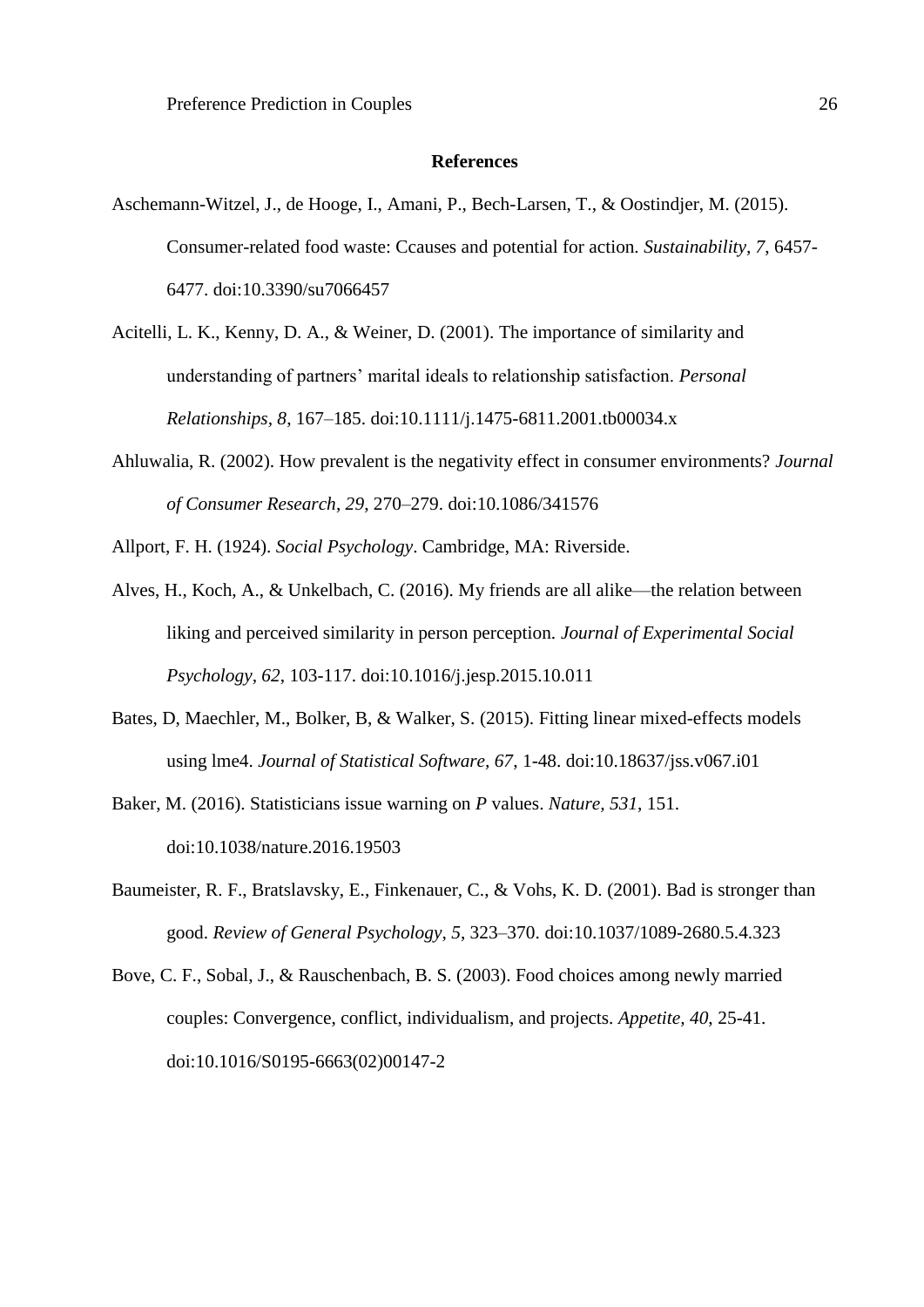- Brown, N. R., & Siegler, R. S. (1992). The role of availability in the estimation of national populations. *Memory & Cognition, 20*, 406-412. doi:10.3758/BF03210924
- Cronbach, L. J. (1955). Processes affecting scores on "understanding of others" and "assumed similarity". *Psychological Bulletin, 52*, 177-193. doi:10.1037/h0044919
- Davis, H. L., Hoch, S. J., & Ragsdale, E. E. (1986). An anchoring and adjustment model of spousal predictions. *Journal of Consumer Research*, *13*, 25–37. doi:10.1086/209045
- Decuyper, M., De Bolle, M., & De Fruyt, F. (2012). Personality similarity, perceptual accuracy, and relationship satisfaction in dating and married couples. *Personal Relationships, 19*, 128-145. doi:10.1111/j.1475-6811.2010.01344.x
- Diener, E., & Diener, M. (2009). Cross-cultural correlates of life satisfaction and self-esteem. In E. Diener (Ed.), *Culture and Well-Being* (Vol. 38, pp. 71–91). Dordrecht: Springer Netherlands. doi:10.1007/978-90-481-2352-0\_4
- Drewnowski, A., & Hann, C. (1999). Food preferences and reported frequencies of food consumption as predictors of current diet in young women. *The American Journal of Clinical Nutrition*, *70*, 28-36. doi:10.1093/ajcn/70.1.28
- Duffy, V. B., & Bartoshuk, L. M. (2000). Food acceptance and genetic variation in taste. *Journal of the American Dietetic Association, 100*(6), 647-655. doi: 10.1016/S0002- 8223(00)00191-7
- Duffy, V. B., Lanier, S. A., Hutchins, H. L., Pescatello, L. S., Johnson, M. K., & Bartoshuk, L. M. (2007). Food preference questionnaire as a screening tool for assessing dietary risk of cardiovascular disease within health risk appraisals. *Journal of the American Dietetic Association*, *107*, 237-245. doi:10.1016/j.jada.2006.11.005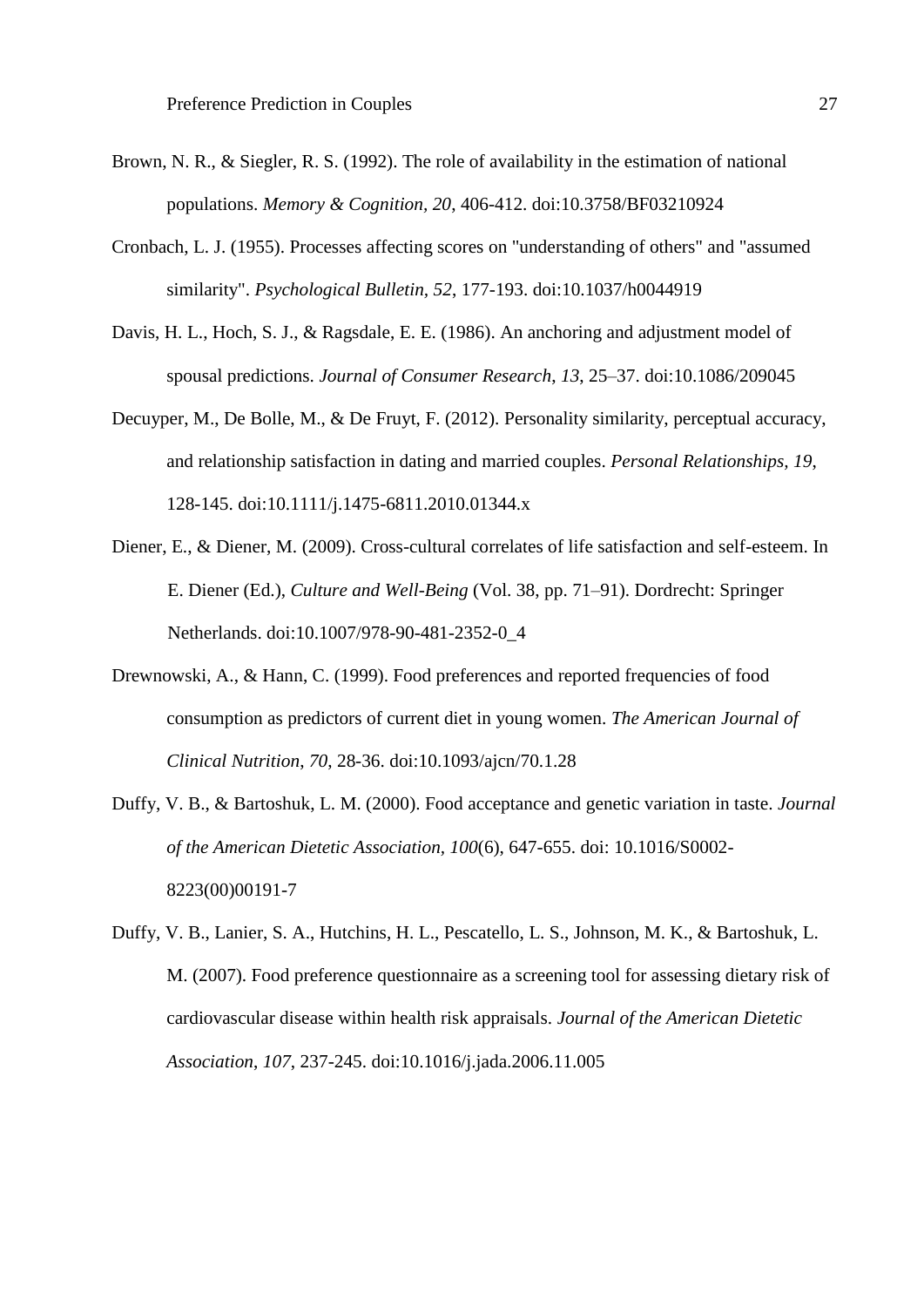- Dunn, E. W., Huntsinger, J., Lun, J., & Sinclair, S. (2008). The gift of similarity: How good and bad gifts influence relationships. *Social Cognition*, *26*, 469–481. doi:10.1521/soco.2008.26.4.469
- Ellis, A. W., Holmes, S. J., & Wright, R. L. (2010). Age of acquisition and the recognition of brand names: On the importance of being early. *Journal of Consumer Psychology*, *20*, 43−52. doi:10.1016/j.jcps.2009.08.001
- Finkenauer, C., & Righetti, F. (2011). Understanding in close relationships: An interpersonal approach. *European Review of Social Psychology, 22*, 316-363. doi:10.1080/10463283.2011.633384
- Fletcher, G. J. O., & Kerr, P. S. G. (2010). Through the eyes of love: Reality and illusion in intimate relationships. *Psychological Bulletin*, *136*, 627–658. doi:10.1037/a0019792
- Furler, K., Gomez, V., & Grob, A. (2014). Personality perceptions and relationship satisfaction in couples. *Journal of Research in Personality, 50*, 33-41. doi:10.1016/j.jrp.2014.02.003
- Gershoff, A. D., Mukherjee, A., & Mukhopadhyay, A. (2003). Consumer acceptance of online agent advice: Extremity and positivity effects. *Journal of Consumer Psychology*, *13*, 161–170. doi:10.1207/S15327663JCP13-1&2\_14
- Gershoff, A. D., Mukherjee, A., & Mukhopadhyay, A. (2007). Few ways to love, but many ways to hate: Attribute ambiguity and the positivity effect in agent evaluation. *Journal of Consumer Research*, *33*, 499–505. doi:10.1086/510223
- Gill, M. J., & Swann, W. B. (2004). On what it means to know someone: A matter of pragmatics. *Journal of Personality and Social Psychology*, *86*, 405−418. doi:10.1037/0022- 3514.86.3.405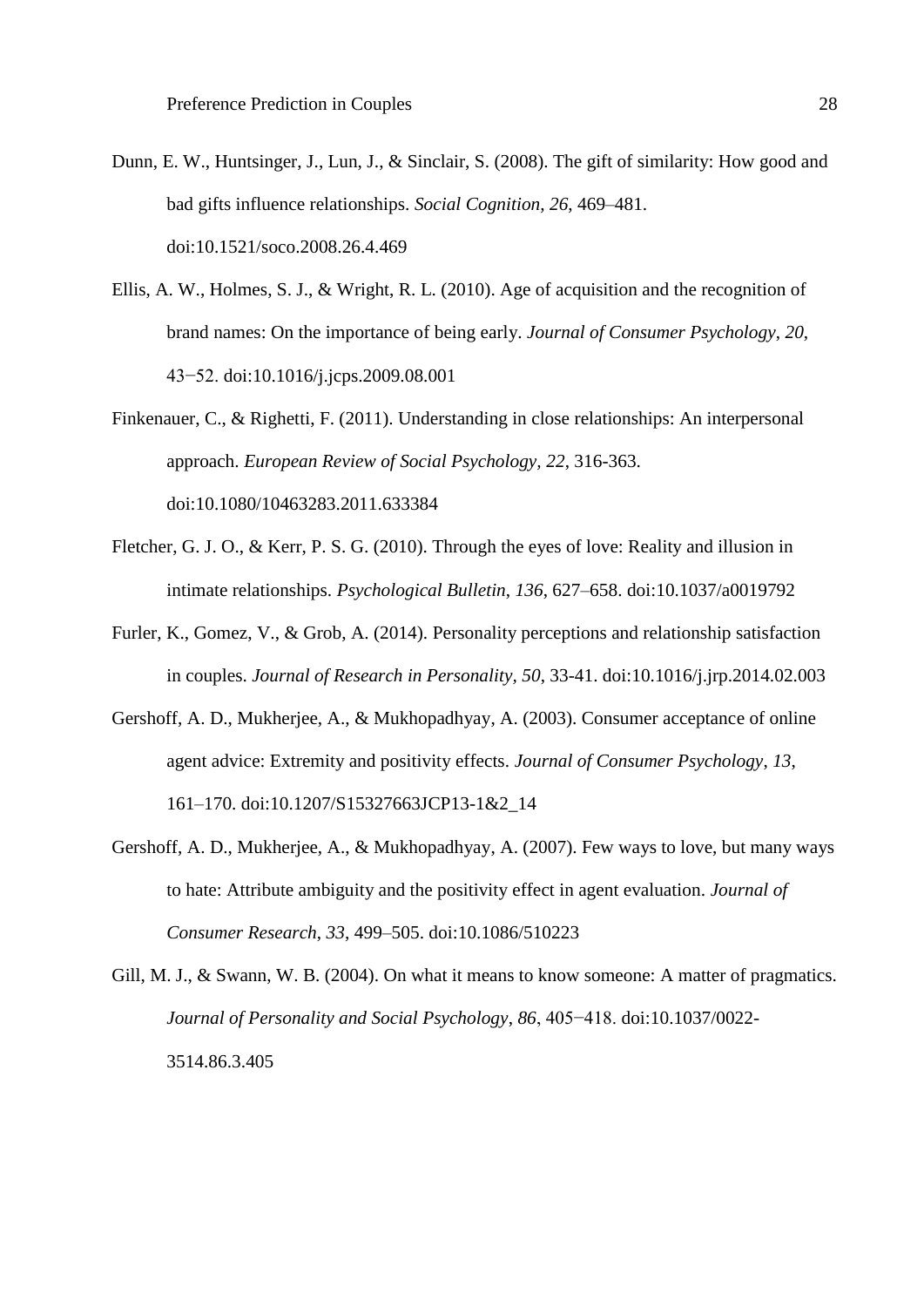- Groyecka, A., Sorokowska, A., Oleszkiewicz, A., Hummel, T., Łysenko, K., & Sorokowski, P. (2018). Similarities in smell and taste preferences in couples increase with relationship duration. *Appetite, 120*, 158-162. doi:10.1016/j.appet.2017.08.035
- Hartmann, C., Dohle, S., & Siegrist, M. (2014). Time for change? Food choices in the transition to cohabitation and parenthood*. Public Health Nutrition, 17*, 2730-2739. doi:10.1017/S1368980013003297
- Healey, M. K., & Hasher, L. (2009). Limitations to the deficit attenuation hypothesis: Aging and decision making. *Journal of Consumer Psychology*, *19*, 17−22. doi:10.1016/j.jcps.2008.12.003
- Herr, P. M., Kardes, F. R., & Kim, J. (1991). Effects of word-of-mouth and product-attribute information on persuasion: An accessibility–diagnosticity perspective. *Journal of Consumer Research*, *17*, 454-462. doi:10.1086/208570
- Hoffrage, U.; Lindsey, S.; Hertwig, R.; Gigerenzer, G. (2000). Communicating statistical information. *Science, 290,* 2261–2262. doi:10.1126/science.290.5500.2261
- Iafrate, R., Bertoni, A., Donato, S., & Finkenauer, C. (2012). Perceived similarity and understanding in dyadic coping among young and mature couples. *Personal Relationships, 19*, 401-419. doi:10.1111/j.1475-6811.2011.01369.x
- Ickes, W. (1993). Empathic accuracy. *Journal of Personality*, *61*, 587–610. doi:10.1111/j.1467- 6494.1993.tb00783.x
- Ito, T. A., Larsen, J. T., Smith, N. K., & Cacioppo, J. T. (1998). Negative information weighs more heavily on the brain: The negativity bias in evaluative categorizations. *Journal of Personality and Social Psychology*, *75*, 887–900.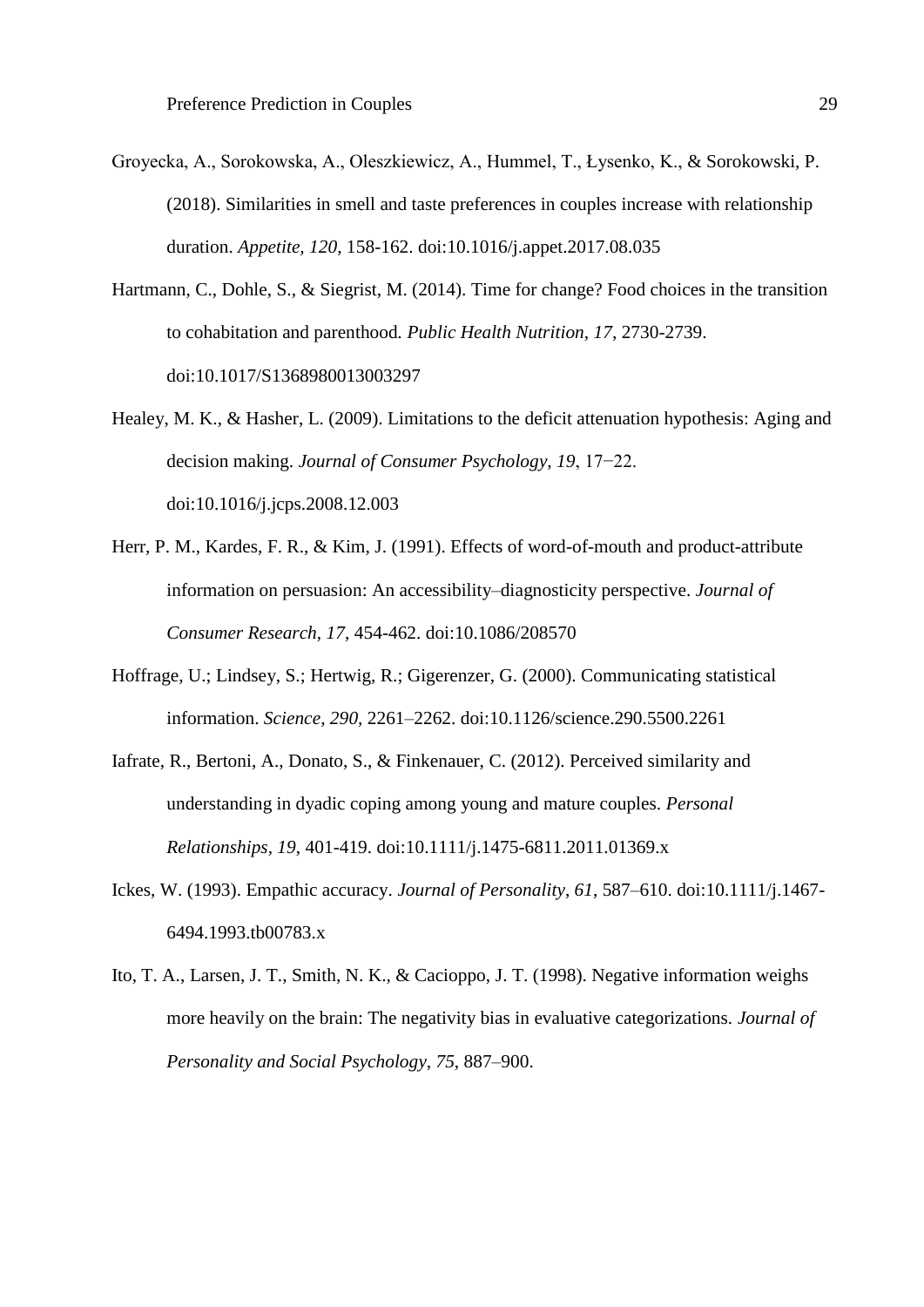- Kahneman, D., & Tversky, A. (1973). On the psychology of prediction. *Psychological Review, 80*, 237-251. doi:10.1037/h0034747
- Kremmer, D., Anderson, A. S., & Marshall, D. W. (1998). Living together and eating together: Changes in food choice and eating habits during the transition from single to married/cohabiting*. The Sociological Review, 46*, 48-72. doi:10.1111/1467-954X.00089
- Lerouge, D., & Warlop, L. (2006). Why it is so hard to predict our partner's product preferences: The effect of target familiarity on prediction accuracy. *Journal of Consumer Research*, *33*, 393−402. doi:10.1086/508523
- Letzring, T. D., & Noftle, E. E. (2010). Predicting relationship quality from self-verification of broad personality traits among romantic couples. *Journal of Research in Personality*, *44*, 353-362. doi:10.1016/j.jrp.2010.03.008
- Liem, D. G., Zandstra, L., & Thomas, A. (2010). Prediction of children's flavour preferences. Effect of age and stability in reported preferences. *Appetite*, *55*, 69–75. doi:10.1016/j.appet.2010.04.002
- Luo, S., & Snider, A. G. (2009). Accuracy and biases in newlyweds' perceptions of each other: Not mutually exclusive but mutually beneficial. *Psychological Science*, *20*, 1332-1339. doi:10.1111/j.1467-9280.2009.02449.x
- Mata, J., Scheibehenne, B., & Todd, P. M. (2008). Predicting children's meal preferences: How much do parents know? *Appetite*, *50*, 367–375. doi:10.1016/j.appet.2007.09.001
- Max Rubner-Institut, Bundesforschungsinstitut für Ernährung und Lebensmittel (2017). *Häufigkeiten ausgewählter Lebensmittel in der Nationalen Verzehrsstudie II (NVS II).* Personal communication on the 30th of November 2017, Karlsruhe, Germany.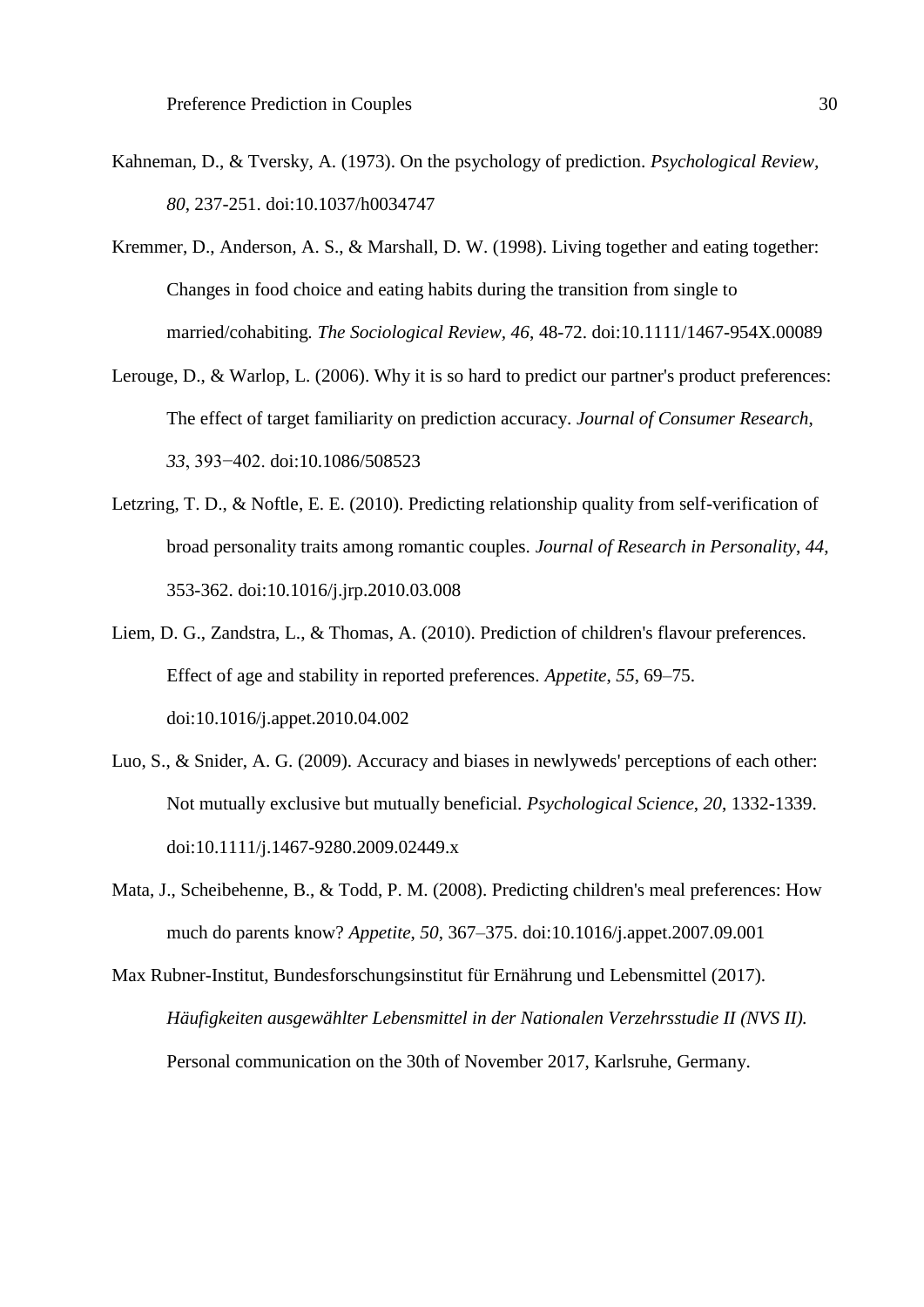- Montoya, R. M., Horton, R. S., & Kirchner, J. (2008). Is actual similarity necessary for attraction? A meta-analysis of actual and perceived similarity. *Journal of Social and Personal Relationships, 25*, 889-922. doi: 10.1177/0265407508096700
- Naylor, R. W., Lamberton, C. P., & Norton, D. A. (2011). Seeing ourselves in others: Reviewer ambiguity, egocentric anchoring, and persuasion. *Journal of Marketing Research*, *48*, 617-631. doi:10.1509/jmkr.48.3.617
- Olatunji, B. O., Adams, T., Ciesielski, B., David, B., Sarawgi, S., & Broman-Fulks, J. (2012). The Three Domains of Disgust Scale: Factor structure, psychometric properties, and conceptual limitations. *Assessment, 19*, 205-225. doi:10.1177/1073191111432881
- Orfanos, P., Naska, A., Trichopoulou, A., Grioni, S., Boer, J. M. A., Van Bakel, M. M. E., ... & Ardanaz, E. (2009). Eating out of home. Energy, macro-and micronutrient intakes in 10 European countries. The European Prospective Investigation into Cancer and Nutrition. *European Journal of Clinical Nutrition, 63*, 239-262. doi:10.1038/ejcn.2009.84
- Parfitt, J., Barthel, M., & Macnaughton, S. (2010). Food waste within food supply chains: quantification and potential for change to 2050. *Philosophical Transactions of the Royal Society of London B: Biological Sciences, 365*, 3065-3081. doi:10.1098/rstb.2010.0126
- Pollmann, M. M. H., & Finkenauer, C. (2009). Investigating the role of two types of understanding in relationship well-being: Understanding is more important than knowledge. *Personality and Social Psychology Bulletin, 35*, 1512–1527. doi:10.1177/0146167209342754
- Pollmann, M. M. H., & Scheibehenne, B. (2015). An information theory account of preference prediction accuracy. *Journal of Consumer Psychology*, *25*, 286-295. doi:10.1016/j.jcps.2014.10.002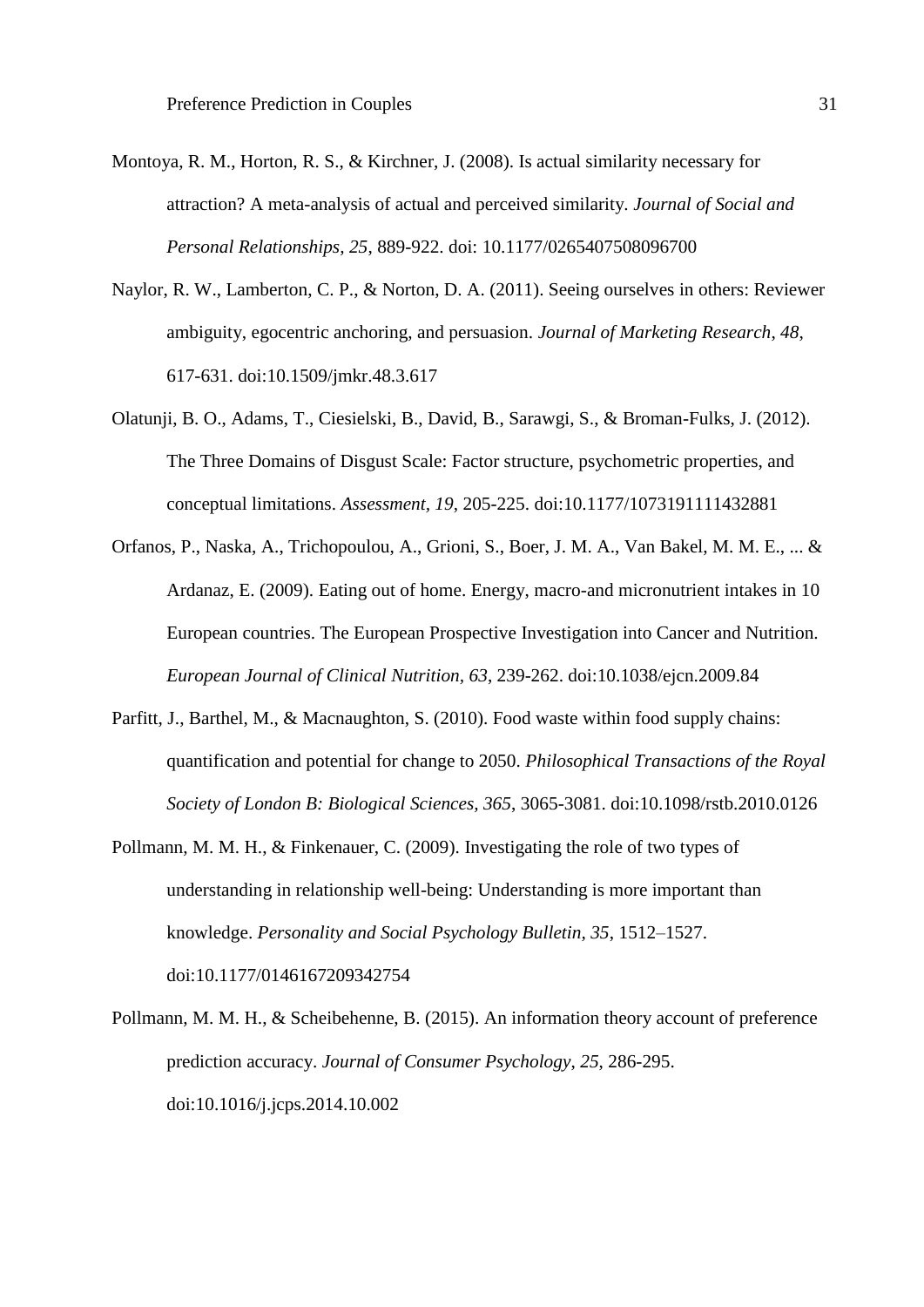- Pfeiler, T. M., & Egloff, B. (2018). Examining the "Veggie" personality: Results from a representative German sample. *Appetite, 120*, 246-255. doi:10.1016/j.appet.2017.09.005
- Pratto, F., & John, O. P. (1991). Automatic vigilance: The attention-grabbing power of negative social information. *Journal of Personality and Social Psychology*, *61*, 380-391. doi:10.1037/0022-3514.61.3.380
- Raftery, A. E. (1995). Bayesian model selection in social research. *Sociological Methodology*, 111-163.
- Ramscar, M., Hendrix, P., Shaoul, C., Milin, P., & Baayen, H. (2014). The myth of cognitive decline: Non‐linear dynamics of lifelong learning. *Topics in Cognitive Science*, *6*, 5-42. doi:10.1111/tops.12078
- Reis, H. T., Lemay, Jr. E. P., Finkenauer, C. (2017). Toward understanding understanding: The importance of feeling understood in relationships. *Social and Personality Psychology Compass*, *11*.e12308. doi:10.1111/spc3.12308
- Richter, D., Schupp, J. (2015): The SOEP Innovation Sample (SOEP IS). *Schmollers Jahrbuch 135*, 389-399. doi:10.3790/schm.135.3.389
- Roos, E., Lehto, R., & Ray, C. (2012). Parental family food choice motives and children's food intake*. Food Quality and Preference, 24*, 85-91. doi:10.1016/j.foodqual.2011.09.006
- Rozin, P., Haidt, J., & McCauley, C. R. (1993). Disgust. In M. Lewis & J. M. Haviland (Eds.), *Handbook of emotions* (pp. 575-594). New York, NY, US: Guilford Press.
- Rozin, P., Haidt, J., McCauley, C., Dunlop, L., & Ashmore, M. (1999). Individual differences in disgust sensitivity: Comparisons and evaluations of paper-and-pencil versus behavioral measures. *Journal of Research in Personality, 33*, 330-351. doi:10.1006/jrpe.1999.2251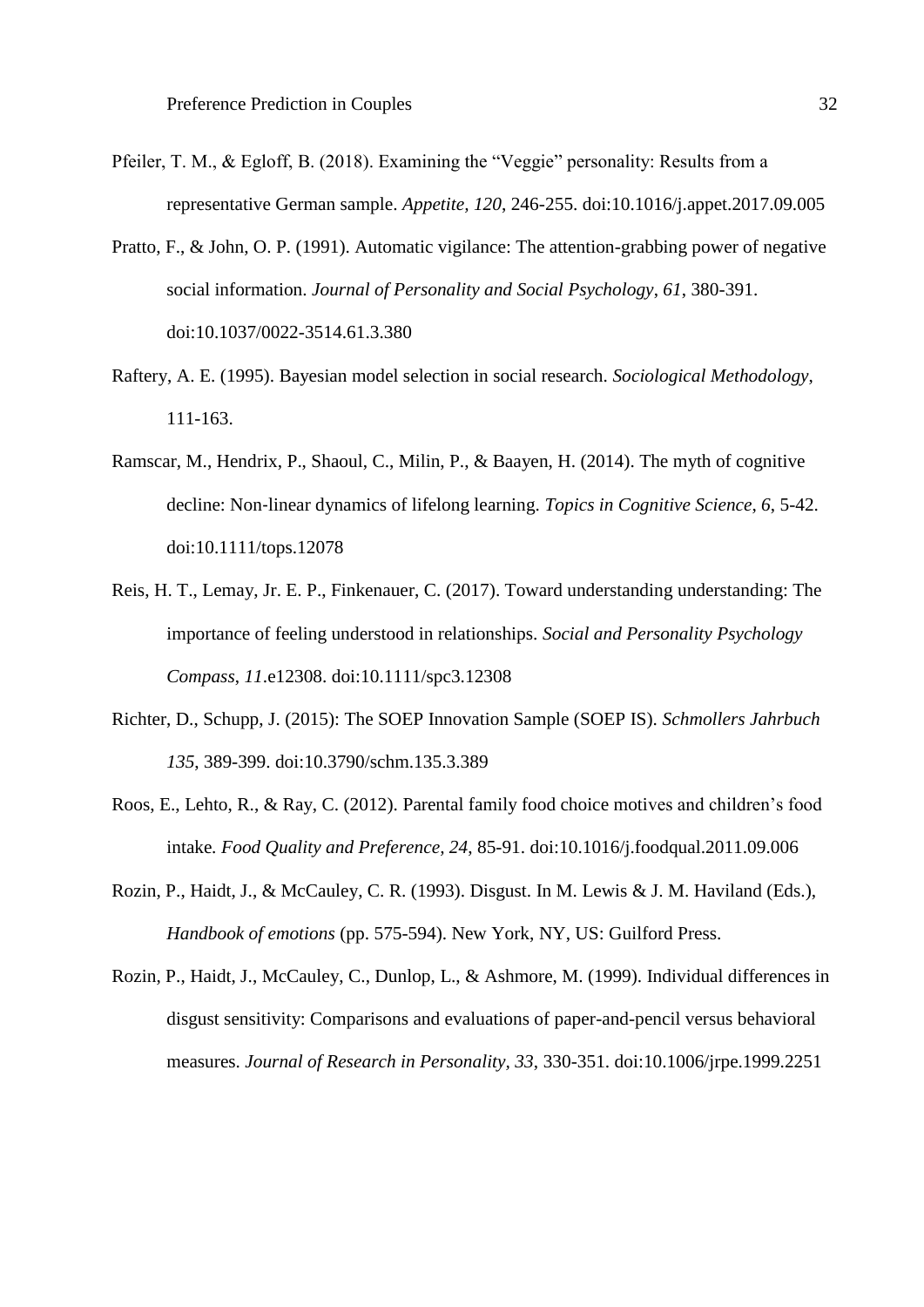- Russell, C. G., Worsley, A., & Liem, D. G. (2015). Parents' food choice motives and their associations with children's food preferences. *Public Health Nutrition, 18*, 1018-1027. doi:10.1017/S1368980014001128
- Salthouse, T. A. (2011). Consequences of age-related cognitive declines. *Annual Review of Psychology*, 63, 201–226. doi:10.1146/annurev-psych-120710-100328
- Scheibehenne, B., Mata, J., & Todd, P. M. (2011). Older but not wiser—Predicting a partner's preferences gets worse with age. *Journal of Consumer Psychology, 21*, 184-191. doi:10.1016/j.jcps.2010.08.001
- Sillars, A. L., & Scott, M. D. (1983). Interpersonal perception between intimates: An integrative review. *Human Communication Research*, *10*, 153-176. doi:10.1111/j.1468- 2958.1983.tb00009.x
- Shannon, C. E. (1948). A mathematical theory of communication. *Bell System Technical Journal, 27*, 379−423.
- Simpson, J. A., Ickes, W., & Blackstone, T. (1995). When the head protects the heart: Empathic accuracy in dating relationships. *Journal of Personality and Social Psychology*, *69*, 629- 641. doi:10.1037/0022-3514.69.4.629
- Stern, C., & West, T. V. (2018). Assessing accuracy in close relationships research: A truth and bias approach. *Journal of Social and Personal Relationships, 35*, 89-111. doi:10.1177/0265407517712901
- Stinson, L., & Ickes, W. (1992). Empathic accuracy in the interactions of male friends versus male strangers. *Journal of Personality and Social Psychology*, *62*, 787–797. doi:10.1037/0022-3514.62.5.787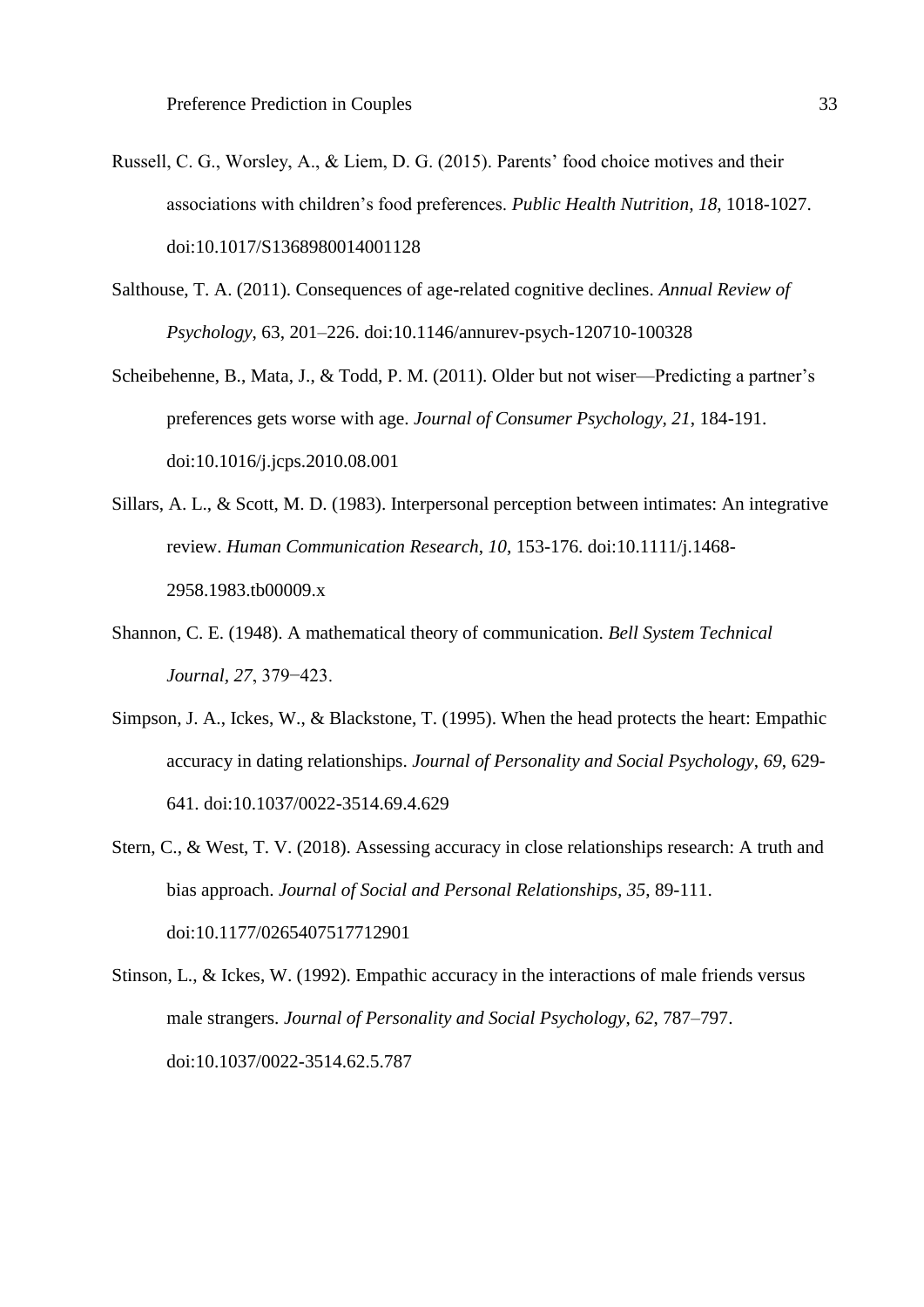- Taylor, S. E. (1991). Asymmetrical effects of positive and negative events: The mobilization– minimization hypothesis. *Psychological Bulletin*, *110*, 67–85. doi:10.1037/0033- 2909.110.1.67
- Thomas, G., & Fletcher, G. J. O. (2003). Mind-reading accuracy in intimate relationships: Assessing the roles of the relationship, the target, and the judge. *Journal of Personality and Social Psychology, 85*, 1079-1094. doi:10.1037/0022-3514.85.6.1079
- Thomas, G., Fletcher, G. J. O., & Lange, C. (1997). On-line empathic accuracy in marital interaction. *Journal of Personality and Social Psychology*, *72*, 839-850. doi:10.1037/0022-3514.72.4.839
- Tingley, D., Yamamoto, T., Hirose, K., Keele, L., & Imai, K. (2014). Mediation: R package for causal mediation analysis. *Journal of Statistical Software, 59*, 1-38.
- Waldfogel, J. (1993). The Deadweight Loss of Christmas. *The American Economic Review, 83,* 1328–1336.
- Wagenmakers, E. J. (2007). A practical solution to the pervasive problems of p-values. *Psychonomic Bulletin & Review, 14*, 779-804. doi:10.3758/BF03194105
- Weller, J., & Watson, D. (2009). Friend or foe? Differential use of the self-based heuristic as a function of relationship satisfaction. *Journal of Personality*, *77*, 731-760. doi:10.1111/j.1467-6494.2009.00563.x
- West, P. M. (1996). Predicting preferences: An examination of agent learning. *Journal of Consumer Research, 23*, 68−80. doi:10.1086/209467
- Wetzel, E., Lüdtke, O., Zettler, I., & Böhnke, J. R. (2016). The stability of extreme response style and acquiescence over 8 years. *Assessment, 23*, 279-291. doi:10.1177/1073191115583714